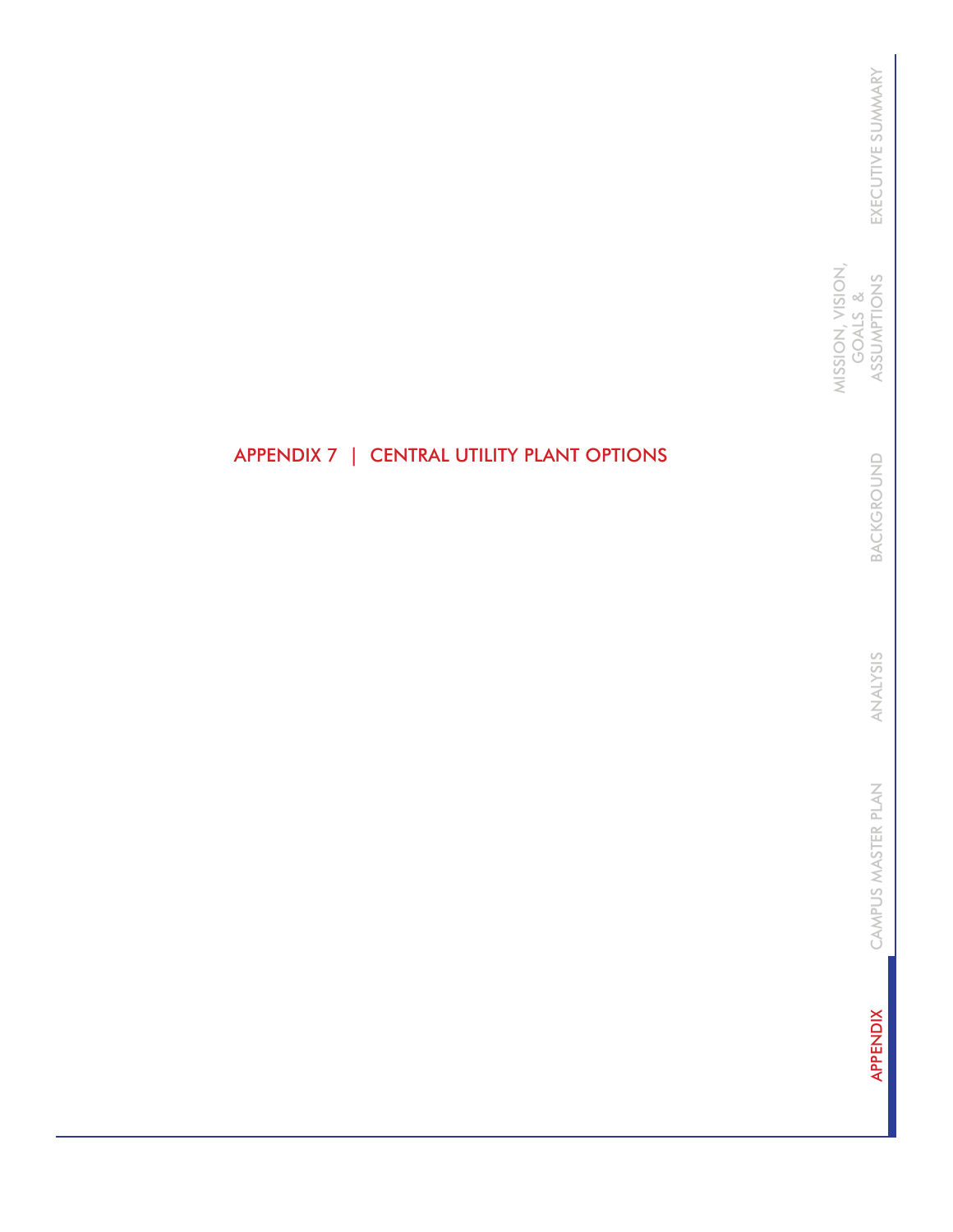# **Shippensburg University Campus Master Plan**

**Summary of Heating/Cooling Plant Options** 

> **Submitted by Entech Engineering, Inc. May 9, 2008**

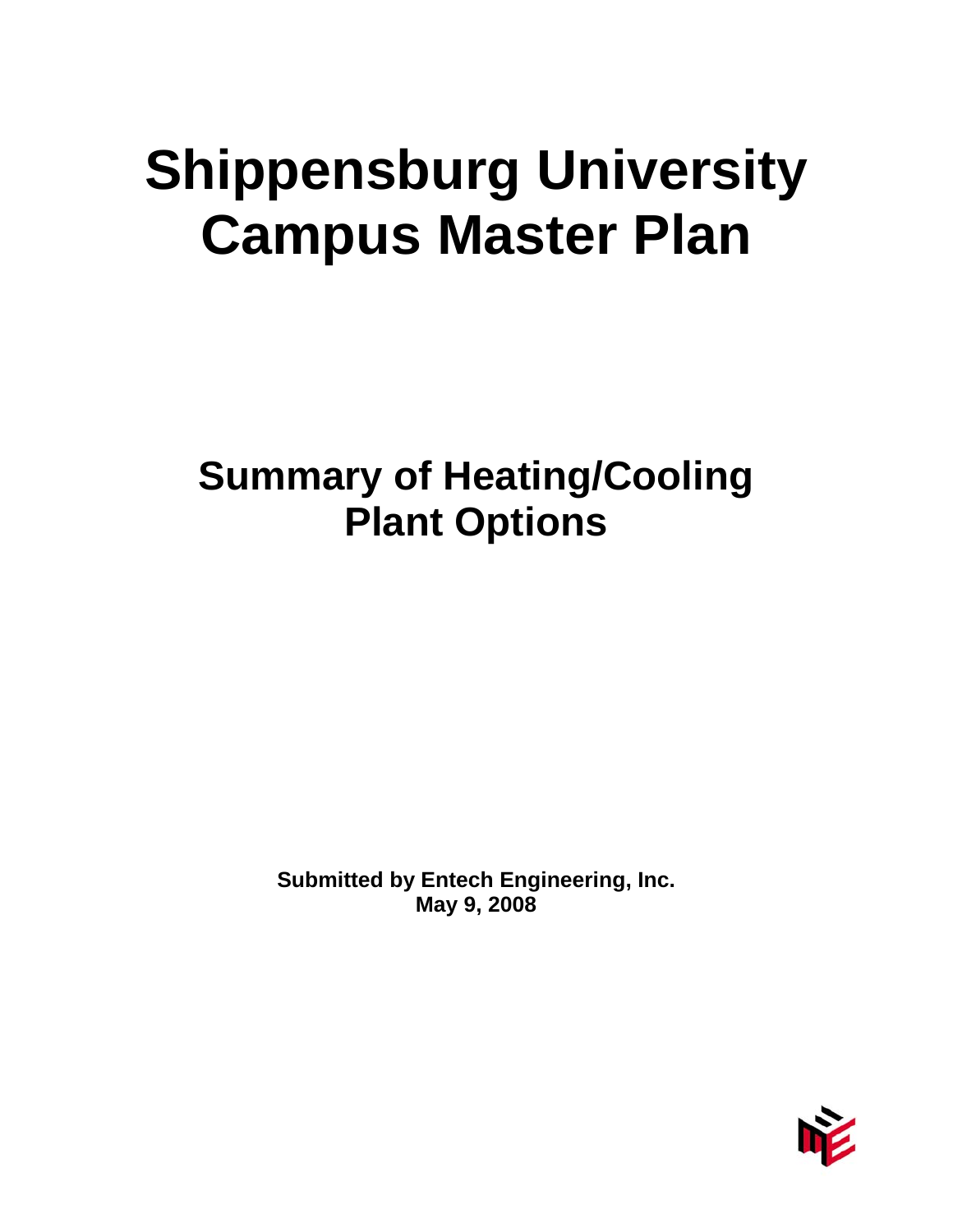# **Shippensburg University Central Utility Plant Options<br>Table of Contents**

|                                                                           | Page # |
|---------------------------------------------------------------------------|--------|
| <b>Heating Plant.</b>                                                     |        |
|                                                                           |        |
|                                                                           |        |
|                                                                           |        |
|                                                                           |        |
| Option 2 - Replace Steam Distribution Pipe with Hot Water Distribution  3 |        |
| <b>Other</b>                                                              |        |
|                                                                           |        |
|                                                                           |        |
|                                                                           |        |
|                                                                           |        |
|                                                                           |        |
|                                                                           |        |
|                                                                           |        |
|                                                                           |        |
|                                                                           |        |
|                                                                           |        |
|                                                                           |        |
|                                                                           |        |
|                                                                           |        |
|                                                                           |        |
|                                                                           |        |
|                                                                           |        |
|                                                                           |        |
|                                                                           |        |
|                                                                           |        |
|                                                                           |        |
|                                                                           |        |
|                                                                           |        |
|                                                                           |        |
|                                                                           |        |

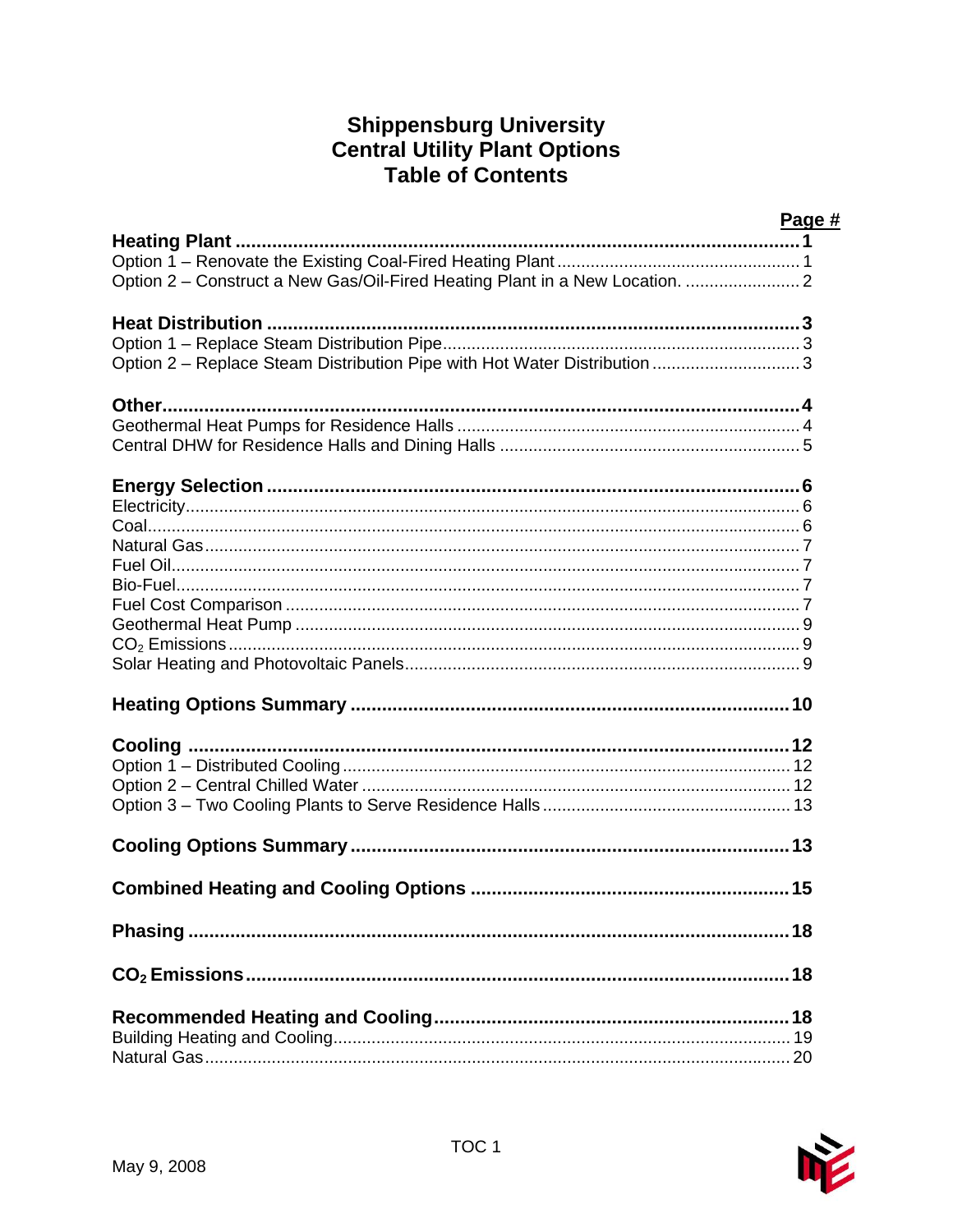# **Shippensburg University Central Utility Plant Options Table of Contents (Cont.)**

| 25 |
|----|

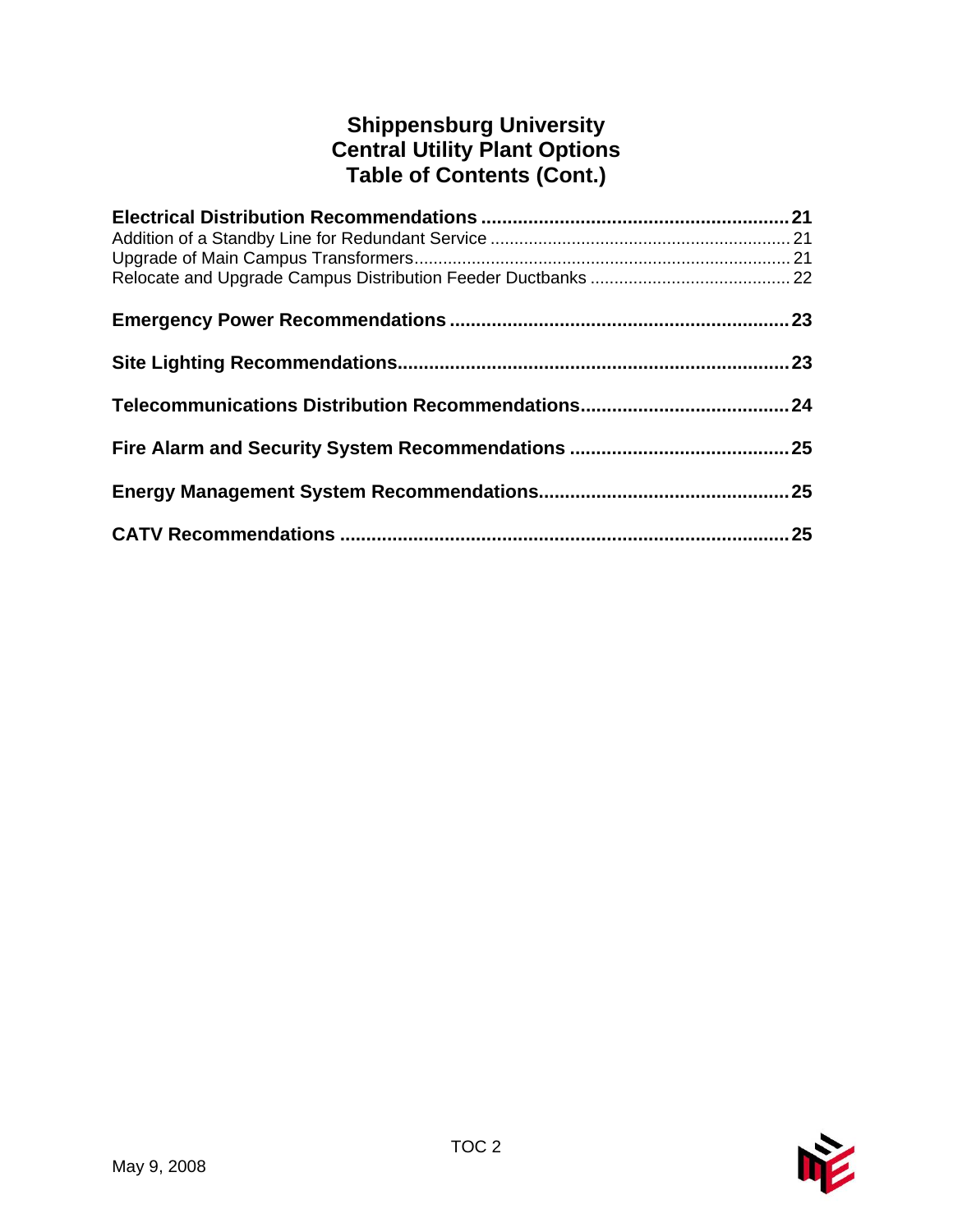# **Heating Plant**

The existing heating plant is 55 years old and is approaching the end of its useful life. The steam distribution system for the Campus is also at the end of its life and must be replaced. Since the steam pipes and condensate lines must also be replaced, there is flexibility where the heating plant can be located. It does not have to be located in the same location as the existing plant.

The following options for renovating or replacing the existing heating plant have been evaluated.

- Option 1 Renovate the existing coal-fired heating plant.
- Option 2 Construct a new gas/oil-fired heating plant in a new location.

Another heating plant option briefly considered was to construct a new coal plant: However, this option is not recommended for further investigation because it is significantly more costly to construct a new coal-fired plant rather than re-tubing the existing boilers and renovating the rest of the plant. There are also few, if any, vendors that sell new coal-fired boilers in this size range. The quality of what can be purchased today is most likely not as good as a reconditioned coal-fired boiler.

A brief description of the two boiler plant options considered is described below.

# *Option 1 Renovate the Existing Coal-Fired Heating Plant*

The existing coal-fired heating plant is sized large enough to handle the future steam loads estimated for the Campus. However, the equipment and building are reaching the end of their expected useful lives. In 2005, Abacus prepared an assessment of the existing plant and equipment and listed the deferred maintenance projects that should be completed in order to maintain the heating plant. The total cost of the remaining renovation work identified in the report is \$12 million (in 2008 dollars). This cost does not include air pollution control equipment which may be required in the coming years.

Some of the projects identified include the following:

- Roof Replacement
- Re-pointing and Repair of Brick
- Replace Windows
- Replace Motor Control Centers
- Replace Plant Branch Wiring
- Replace Boiler #4 Stoker
- DA Tank Replacement
- Structural Repairs
- Install Two Additional Hoppers
- Coal Pile and Yard Modifications
- New Emergency Generator
- Re-tube Boilers
- Install Emission Controls



Existing Heating Plant

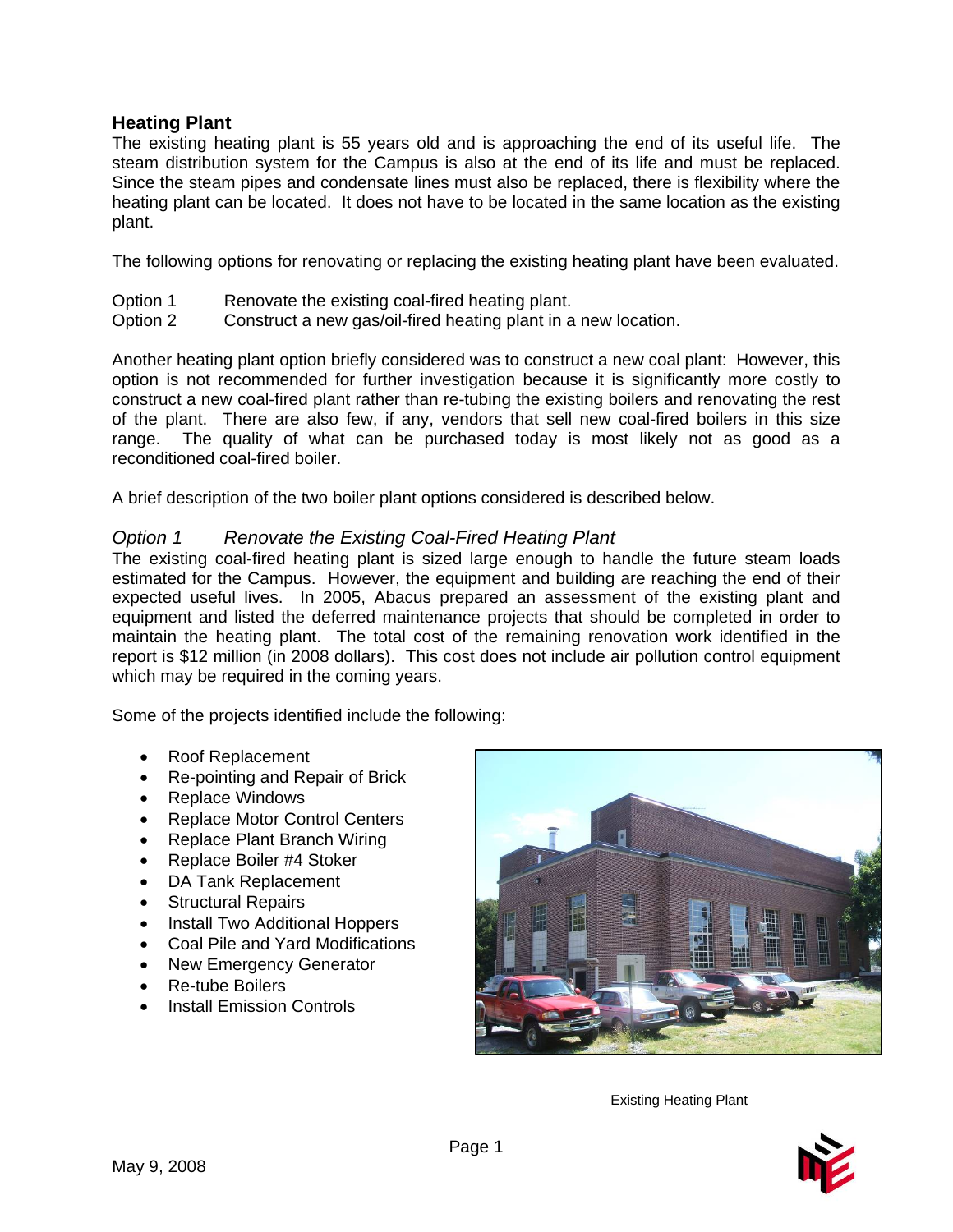#### *Option 2 Construct a New Gas/Oil-Fired Heating Plant in a New Location*

Construct a new heating plant in a new location north of the existing plant. Three new gas/oilfired boilers can be installed, where two of the boilers can provide the expected peak steam load of 75,000 lb/hr. and the third boiler is used as a spare. The boiler fuel can be selected based upon price, but it is expected that the primary fuel will be natural gas, and the secondary fuel will be No. 2 fuel oil. B-Tane is a fuel generated from recycled vegetable oil which can also be used. This environmentally friendly fuel is presently priced less than No. 2 fuel oil. Another "green" fuel that could possibly be used includes landfill gas from a landfill located approximately 6 miles from the Campus.



Example of New Boiler Plant – Kutztown University

The new heating plant should be sized to include offices, locker facilities, a maintenance area, etc. for the utility maintenance staff. The building can also be sized to add central chilled water to the Campus, and space for other Campus maintenance functions.



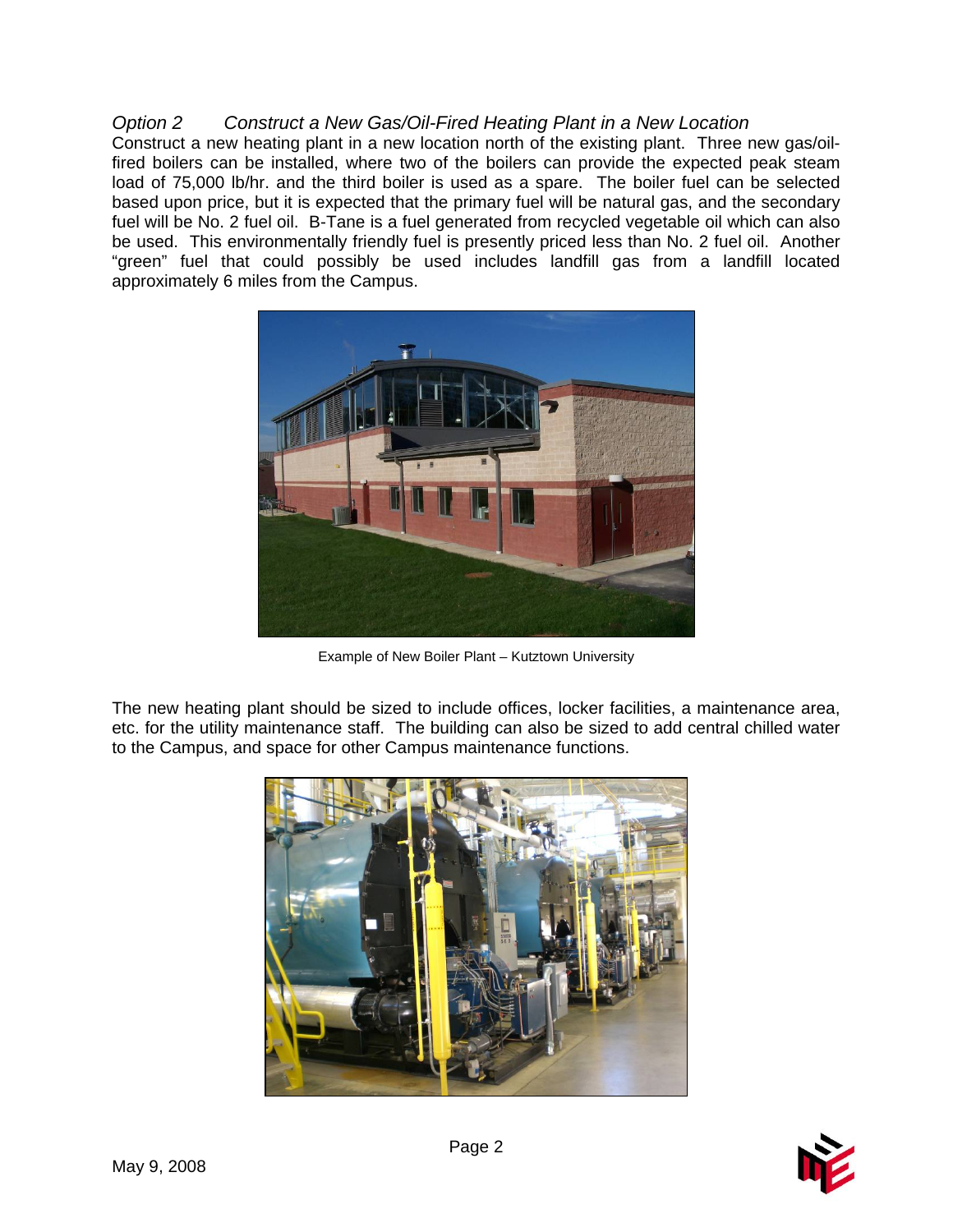# **Heat Distribution**

The existing steam and condensate lines are generally in poor condition and have reached the point where they should be replaced. Because the underground pipe must be replaced in total, it allows more flexibility and options for its design. The following design features are recommended, where possible:

- The pipe should be designed in a looped arrangement, so buildings can be supplied with heat if a section of pipe is out of service for repair or replacement.
- The new distribution pipe should be located in a different location than the existing pipe in order to minimize utility outages as the new system is installed.

# *Option 1 Replace Steam Distribution Pipe*

Install new steam and condensate pipe throughout the Campus. Most of the existing pipe is deteriorating due to moisture in the ground corroding the exterior of the underground pipe. Today there are better pipe materials that should be used. Welded pipe with a plastic HDPE shell will perform much better than the older steel jacketed piping used earlier. Proper welding specifications and inspections during pipe installation will prevent problems encountered with previous pipe installations on campus.

The attached exhibit shows a proposed piping layout that meets the criteria described above. Approximate pipe sizes are estimated for future heating loads based upon campus growth projections described in the master plan. There should also be capacity for continued campus growth further into the future. The proposed piping plan shows a ring around the interior of the Campus, so steam can be supplied from either direction. The distribution pipe then will have branches which feed outlying buildings.

The estimated cost to replace the steam pipe is \$9.3 million.

#### *Option 2 Replace Steam Distribution Pipe with Hot Water Distribution Pipe*

Rather than installing new steam and condensate pipe, distribute heat on campus with a hot water distribution system. Pipe can be located similar to the steam option, but there will be a supply and return hot water pipe rather than steam and condensate pipes. The boiler plant can be designed with hot water boilers, simplifying the plant design. Variable flow circulating pumps must be added, but a deareator, condensate system, and other steam related equipment can be eliminated. The steam equipment in buildings can be removed, and the buildings that still use steam can be converted to hot water. Steam generators can be installed for buildings still requiring steam.

The benefits of a hot water heating system are that it is more energy efficient, easier to control, and has less maintenance. As the weather becomes milder, the hot water temperature can be reduced, which will reduce losses from underground pipe and from pipe and equipment in mechanical spaces. Variable speed drives can also reduce the pumping energy used on most days, and the hot water pipe will have much longer life than steam and condensate pipe. Such a system should also be much more efficient in the summer because the hot water temperature can be lowered, eliminating the need for a summer shutdown of the boiler plant.

The estimated cost to install hot water distribution, including some modifications to piping in some buildings is \$7.5 million. It is assumed the existing steam pipe will be abandoned in place.

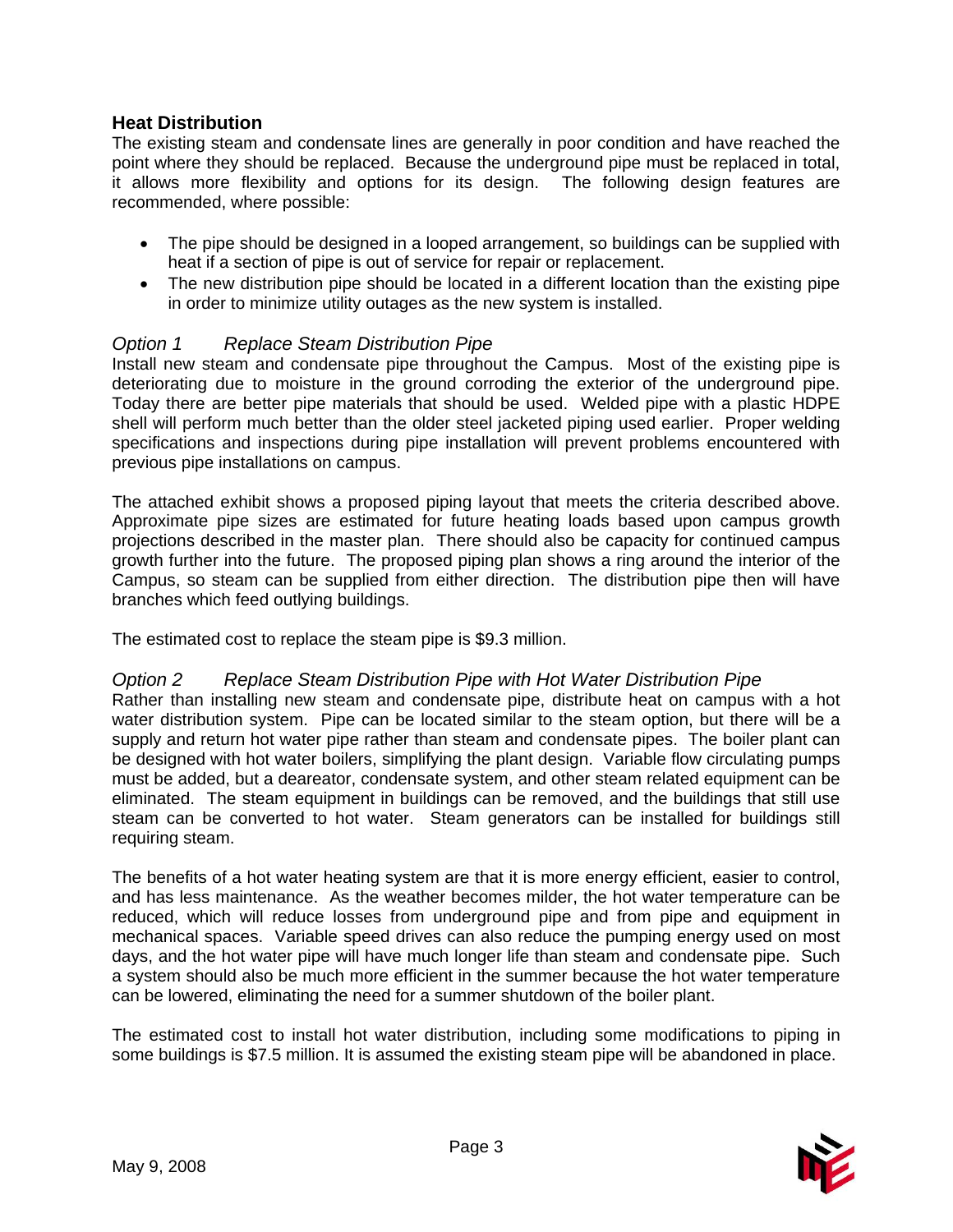# **Other**

#### *Geothermal Heat Pumps for Residence Halls*

A geothermal heat pump system utilizes the year round constant ground temperature to absorb or reject heat for the building conditioning systems. Fluid is circulated between the building and the ground loop piping buried in the ground. In the winter, heat is absorbed from the ground by the fluid and in the summer, heat is rejected to the ground by the fluid. Each individual heat pump compressor then utilizes this energy to heat or cool the space being served. A geothermal heat pump system eliminates outdoor equipment, minimizes fossil fuel heating, requires no supplemental heat, and provides a level seasonal electric demand. These systems have a 15 to 20 year life expectancy and the ground loop piping system is typically warranted for 50 years.

The future Campus housing is planned to be split into two quads, each with equivalent occupancy counts of approximately 1,400 students each. Therefore, there will be two separate geothermal heat pump systems, one for each quad that will be sized for approximately 1,200 tons of cooling and 450 HP of heating capacity. Each quad system will include the following:

#### Geothermal Heat Pump

- Well field consisting of approximately 460 closed-loop wells. Each well field will require a minimum of approximately 2 acres of land based on a well spacing of 15 feet minimum between all wells. The wells are not exposed to view and can be below a parking lot or playing fields. Each well will be 400-450 feet deep. Well spacing may have to be increased to prevent the ground from overheating.
- 10-12 wells will be looped together with reverse-return piping to a central piping header vault. Pipe material will be polyethylene.
- The header vault will manifold the well loops together and send water to the primary pumps.
- The primary distribution pumps should be variable flow and support a secondary pump in each quad building.
- System fluid will be a polypropylene glycol solution distributed to heat pumps located inside the buildings.
- A water-to-water heat pump will be used to produce domestic hot water. Each domestic water heater will also have backup/supplemental gas heat. Domestic water storage tanks will be required.

With a geothermal heat pump system, the University will still require a central heating plant to heat the rest of the Campus. Auxiliary heat will also still be required for the residence halls. While the central heating plant capacity can be smaller if geothermal heat pumps are installed, the added construction cost for the heat pump system will exceed the construction cost savings from the heating plant. The estimated cost for the well fields and central components required for the residence halls is \$6 million. There will be additional costs to install the heat pumps inside the buildings.

The limestone/Karst topography found at the University can dramatically impact the cost to install the wells. Before moving forward with a geothermal heat pump system for the Campus, a detailed geotechnical investigation should be performed to better select a location for the many wells required and determine if additional costs will be incurred with drilling the well field.

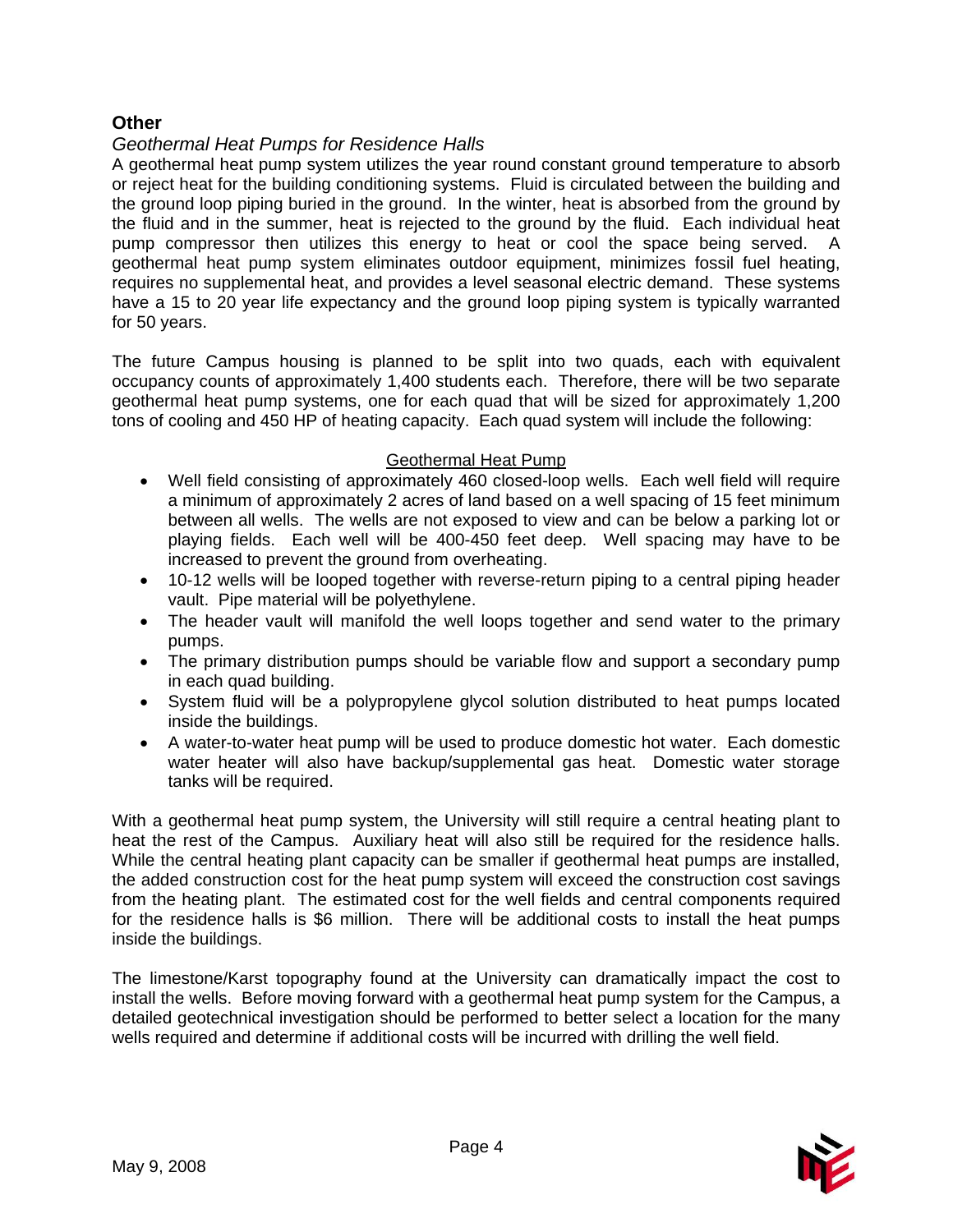# *Central DHW System for Residence Halls and Dining Halls*

If the University continues to distribute steam on campus, summer shutdown of the central heating system should be considered because of the energy savings and the opportunity to perform maintenance on the steam system. Problems with pipe corrosion (from the outside) should be prevented with a properly designed and installed system with a HDPE jacket.

With summer shutdown of the boiler plant, it may be beneficial to install a central domestic hot water system for each resident areas of the campus. A larger water heater and storage tanks can supply domestic hot water to the new residence halls. If a gas fired water heater is installed, this system can be used, even if the central heating system is shut down. The cost to install this option is probably similar to individual steam heat exchangers and storage tanks within each building.

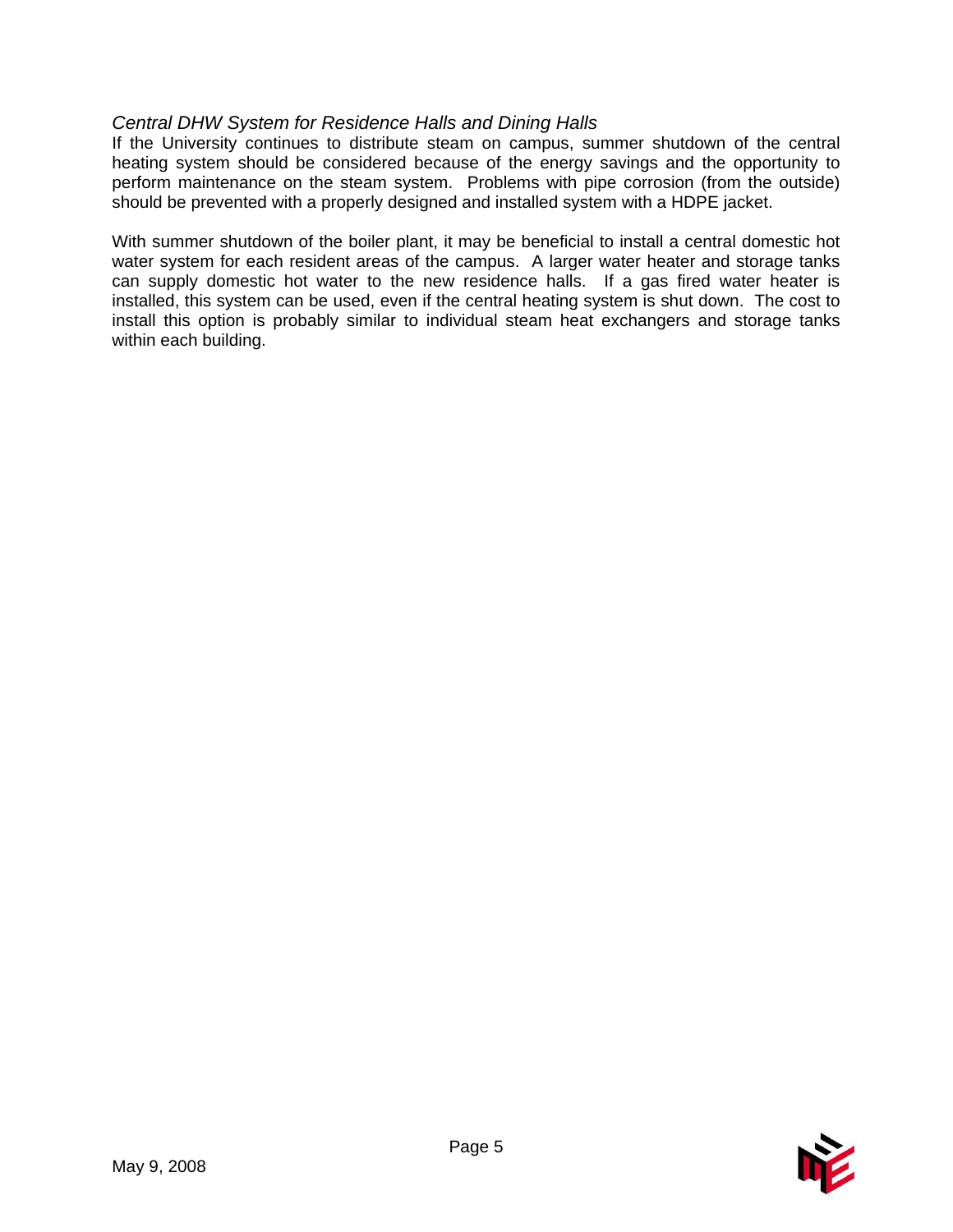#### **Energy Selection**

Projecting energy costs for the Campus for the life of a new or renovated heating plant is difficult because of the volatility of the energy markets. The energy market is dynamic and will continue to change. The typical energy options are as follows:

#### *Electricity*

Electricity is supplied to the Campus by First Energy. 56 percent of their generation portfolio is coal, and 28 percent is nuclear. On an environmental basis, it should be understood that if electricity is used for heating, more than half of the power supplied has associated emissions from a coal-fired power plant.

Presently, electricity is moderately priced compared to other regions in the United States. With electric power de-regulation in Pennsylvania, rate caps were put in place for a period of 10 years. These rate caps will expire in 2010, and the utilities are predicting rate increases of 30% to 40%. It is also expected that electric utilities will begin moving to charge on a "time of day" basis, where the electric rates will reflect the varying costs throughout the day. When electricity is purchased on a day of high electricity usage, the price charged may be very high. Periods of time when electric usage is low, the electric charges may be relatively low. Having the ability to shift electricity usage from one part of the day to another may become very cost beneficial for the University.

Shippensburg University is presently purchasing wind power and is contracted through 2008. The University purchases 868,970 kWh annually of wind power in the form of attributes (credits) from wind farms such as those along the PA Turnpike near Somerset. This wind power translates to 4% of the overall electricity consumed at Shippensburg.

The Campus participates in a state government mandate to purchase 10% of its total electricity requirements from green power sources. They also purchase hydro and small amounts from other green sources

#### *Coal*

Anthracite, a hard coal found in Pennsylvania, has long been the primary fuel used in the central heating plant at the University. The heating plant also uses natural gas, primarily when the Campus steam load is low and the coal boilers can not run efficiently at the low load.

The main benefit of coal is that it is less expensive than most other fuels and readily available in Pennsylvania. The 2007 National Institute of Standards & Technology (NIST) publishes its estimate of energy prices into the future. NIST escalation rates indicate moderate price escalation of a few percent per year for coal. The state also requires campus heating plants use coal unless an alternate fuel is used which is more cost effective.

Coal has some disadvantages that should also be considered:

- It takes twice the manpower to operate a coal plant.
- The capital cost to install a coal-fired plant is 3 to 4 times higher than the cost of a conventional plant.
- Coal is a significant contributor to emissions, which cause global warming.
- DEP continues to place more restrictions on air emissions. Even if the plant is "grandfathered" in the future, it is likely that more air pollution equipment will be required for the existing heating plant.

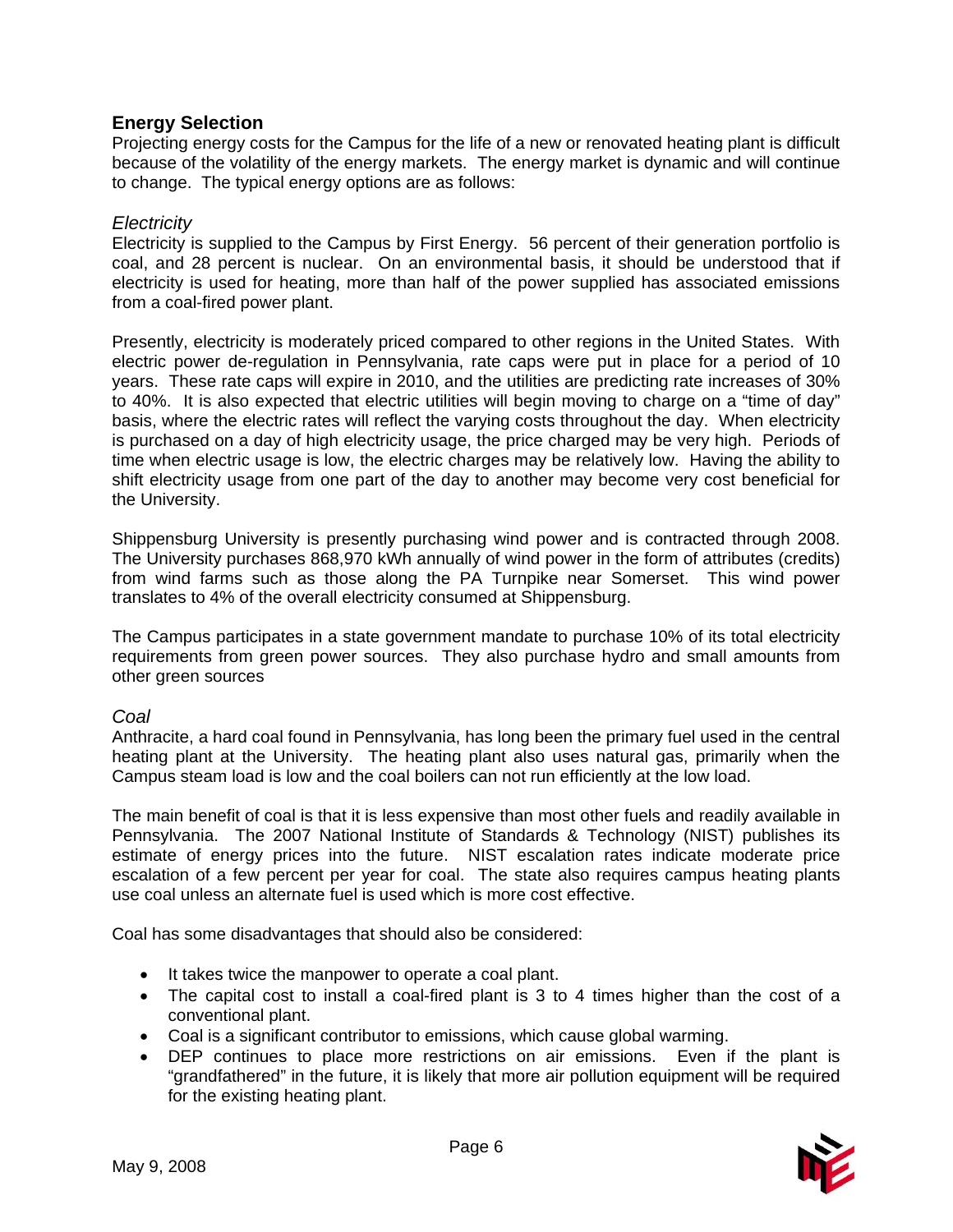- Coal boilers are less efficient, especially at low firing rates.
- The building and site for a coal plant is significantly larger to house the equipment and coal supply.
- The coal pile can be unsightly if in a highly visible location.
- Trucks delivering coal and hauling ash should be located away from the Campus traffic and pedestrians.
- The anthracite industry has significantly declined in the past 50 years, for the reasons described above. Consequently, there are few, if any, suppliers of new stokers and boilers in the size range required by the University. It is possible to find a company who can manufacture replacement parts, but the cost is relatively high.
- While coal is plentiful in Pennsylvania, the decline in the industry has eliminated all but a few coal suppliers. Therefore, the reliability of the coal supply and competition is not as great as it may first appear.

#### *Natural Gas*

Natural gas use in the country has increased dramatically in past years because it is fairly easy to use, the price has been competitive, and it has less air emission issues. However, in recent years, the cost of natural gas has been volatile with changes in supply and demand. Demand has been higher as many switched to gas, including electric power producers. When Hurricane Katrina hit the gulf coast, the natural gas supply was impacted. The result was a spike in natural gas prices. Presently, gas pricing has moderated some, in part because suppliers prepared for hurricanes that did not materialize in the two past years. While there may be some periodic spikes and price decreases in gas costs, the NIST escalation rates for natural gas project slight decreases and then later, modest increases for the next ten years.

#### *Fuel Oil*

Fuel oil pricing is much more volatile because it is a global commodity. Presently, fuel oil is priced significantly higher than natural gas. There have been times when oil prices have been better than natural gas prices; however, most of the time natural gas is priced slightly less than fuel oil. In our opinion, fuel oil should only be used as a secondary fuel to back up natural gas.

#### *Bio-Fuel*

Bio-fuel has only recently been an option to consider. The industry is still developing. Biodiesel is gaining use in Pennsylvania, with the state government actively promoting the technology. Entech has assisted Lehigh University implement a pilot project to use recycled vegetable oil from the restaurant industry. We expect research and development will continue to increase in this area and with it, these fuels will become more cost competitive. There may also be an opportunity to pipe methane from a landfill reported to be about 6 miles from the campus. This fuel source can be explored as a way to supplement natural gas usage.

#### *Fuel Cost Comparison*

In Figure 1 below, the 2007 fuel costs for various fuels at the University are compared. It should be understood that energy rates will continue to fluctuate. For example, since these rates were recorded, natural gas pricing has decreased, and fuel oil increased. However, using these figures, it is evident that coal has a 17% price advantage over natural gas.

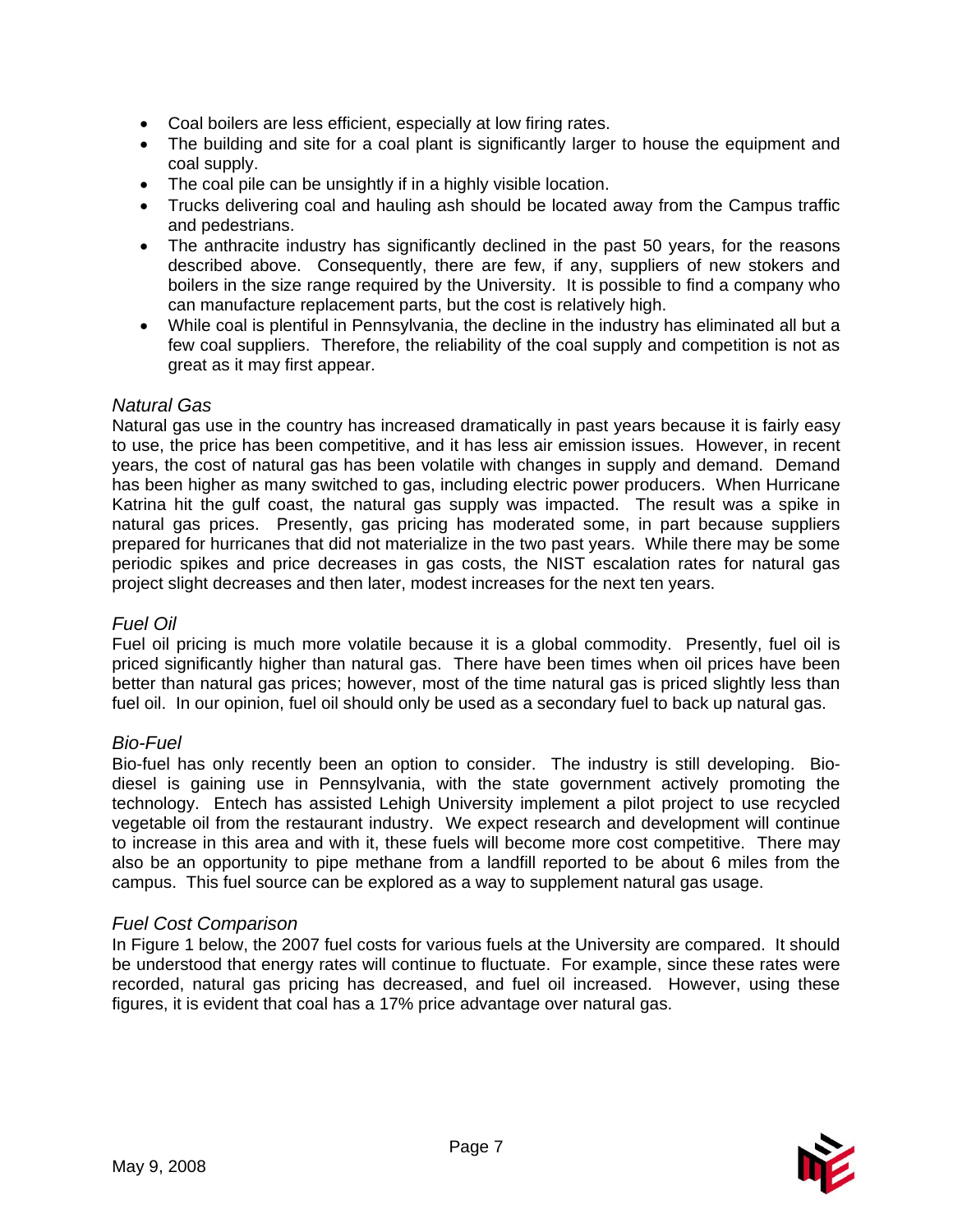

One reason the fuel costs are this close is the coal-fired boilers are less efficient.

Coal also requires twice as many operators (12 versus 6) than a conventional plant. In Figure 2 on the following page, the cost for the operators is included in the energy cost. Based on this analysis which includes operator's wages, the cost for coal and natural gas using an interruptible rate are about the same.



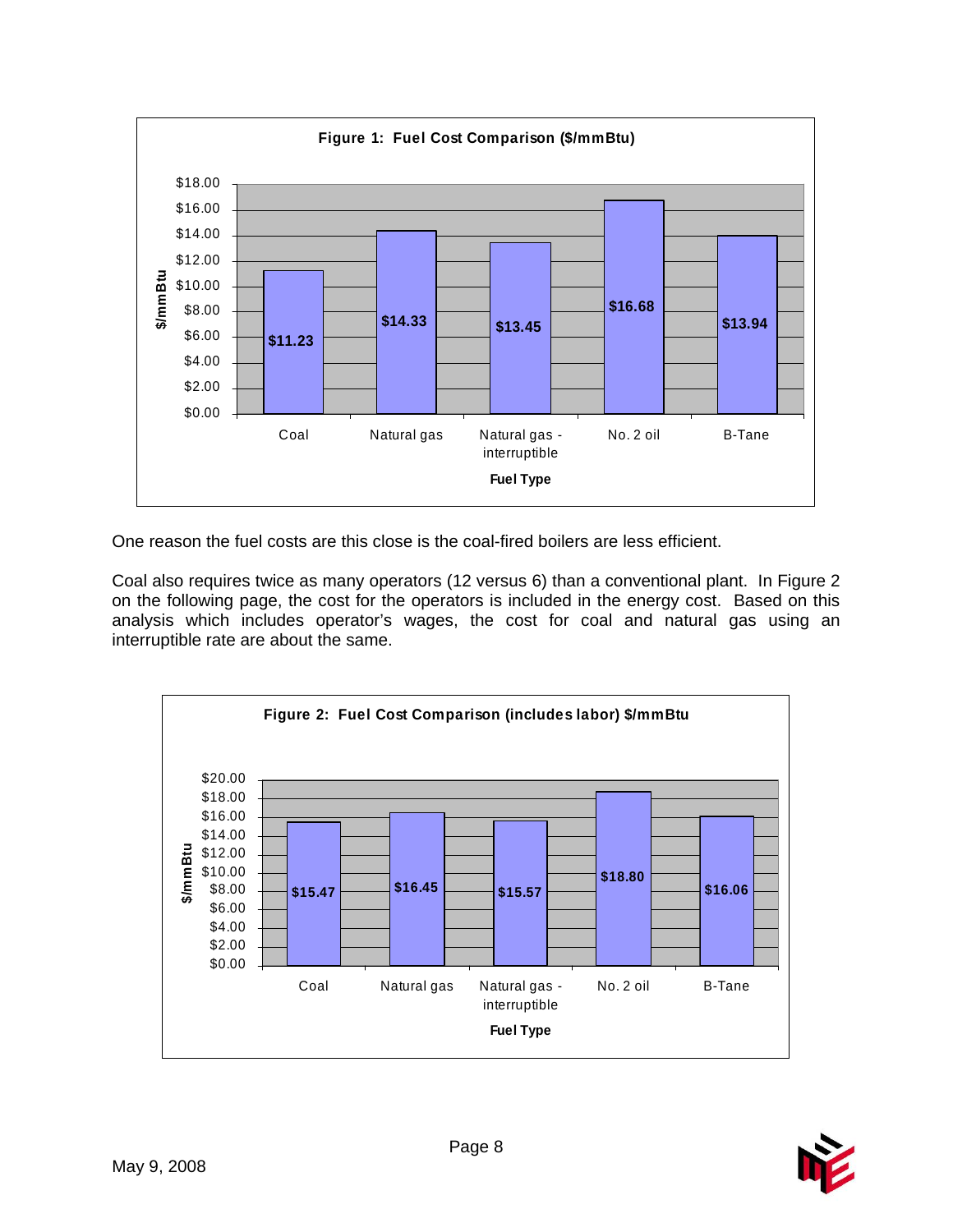#### *Geothermal Heat Pump*

Geothermal heat pumps as described above are an efficient source of heating. Presently, the cost for heating with a geothermal heat pump is about half the cost to heat with natural gas. For cooling, the equipment is fairly efficient but not as efficient as a highly efficient system using variable flow chillers. In order to determine whether there is sufficient cost benefit to have the added capital expense to install a geothermal heat pump system, Table 3 below shows the energy cost comparison between a central heating plant using natural gas and a central chilled water plant versus a geothermal heat pump (for the residence halls only). From this analysis, the estimated annual energy cost for cooling and heating the residence halls is as follows:

#### **Table 3 Annual Heating/Cooling Cost Comparison for Residence Halls**

|                | <b>Heat Pump</b> | <b>Central Plant</b> | <b>Difference</b> |
|----------------|------------------|----------------------|-------------------|
| <b>Heating</b> | \$159,817        | \$403,500            | \$243,683         |
| Cooling        | \$310,262        | \$166,212            | (\$144,050)       |
| Total          | \$470,079        | \$569,712            | \$99,633          |

From this analysis, the net energy savings with a geothermal heat pump system is approximately \$100,000 per year. If the electric rates are increased by 40% to reflect the expected rate increase, then the heat pump option provides no savings and is actually \$20,000 more costly to operate.

#### *CO2 Emissions*

The  $CO<sub>2</sub>$  emissions for the geothermal heat pump and the central chilled water/central gas heating plant are basically the same; approximately 1750 metric tons of  $CO<sub>2</sub>$  per year. There is significant  $CO<sub>2</sub>$  emissions reduction by switching from coal to natural gas; approximately 9600 metric tons per year.

#### *Solar Heating and Photovoltaic Panels*

The University will have opportunities to install solar devices for heating and for power generation. Solar collectors can be installed to provide supplemental heating for year-round heating loads such as domestic hot water. Photovoltaic panels can be used to convert sunlight into electricity. The installed cost for such equipment continues to decline, but is not yet cost competitive with conventional energy and power costs. The equipment and weather are also not reliable enough to allow the campus utilities to be decreased in size as a result of installing solar collectors. However, in order to demonstrate environmentally positive technologies, there will be opportunities at both the proposed resident halls and the central utility plant to install solar technology to provide some of the campus energy needs.

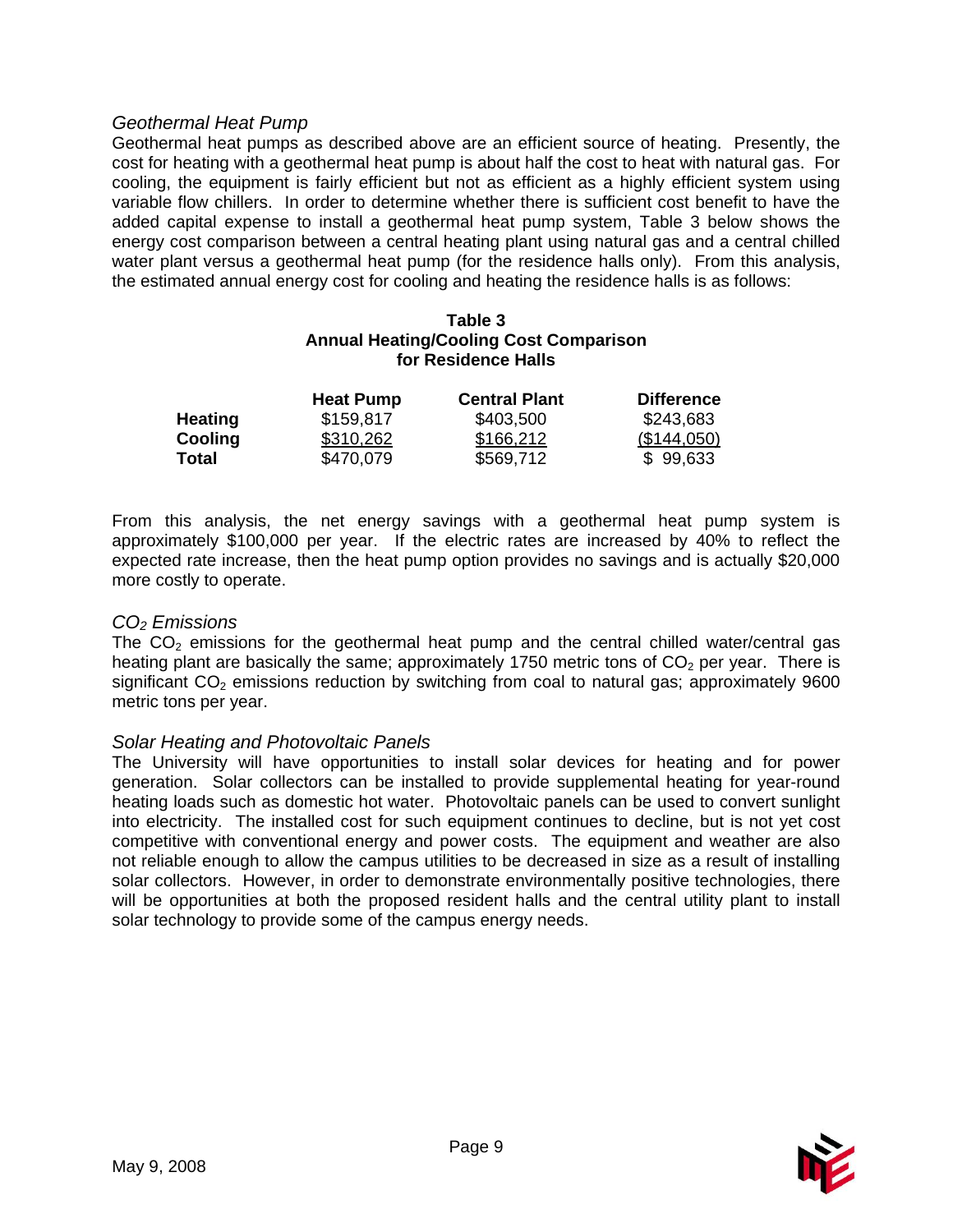# **Heating Options Summary**

Figure 4 on the following page summarizes the heating options for the campus, including the option for geothermal heat pumps to serve the proposed residence halls. The added cost for installing heat pumps inside the buildings is not included. The lowest cost option is a new gas/oil hot water plant with hot water distribution pipe.

The annual energy cost for heating is also shown in Figure 4. The option to construct a new hot water gas/oil plant with geothermal heat pumps for the residence halls has the lowest heating cost for all the options, saving approximately \$50,000 to \$100,000 per year in annual energy costs. It should be noted that the expected electricity rate increases will impact this projected cost savings.

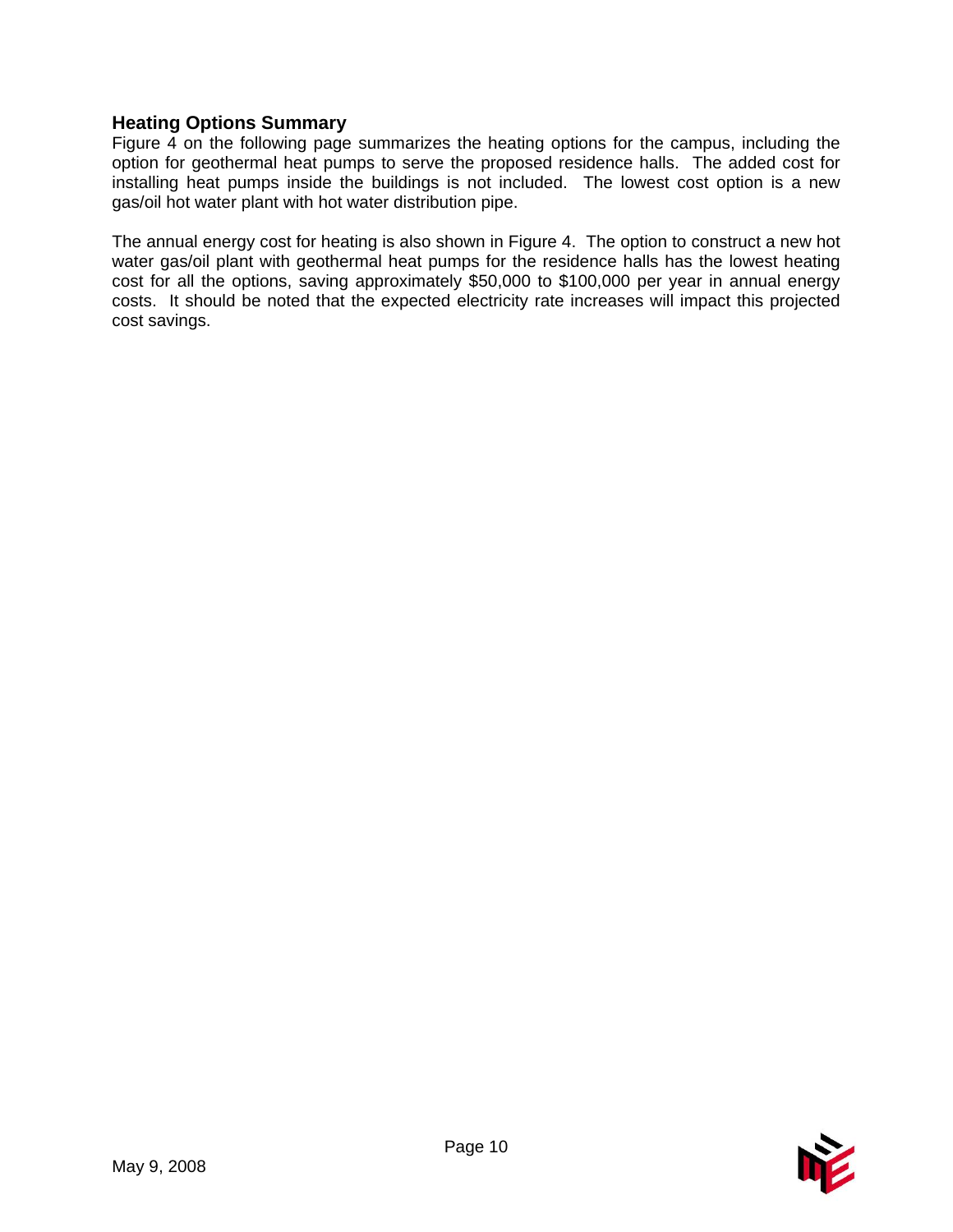#### **Shippensburg University Campus Master Plan** Utility Options Figure 4

|                                                          |                         | <b>New Coal Plant</b>                       |                           | <b>Renovate Coal</b><br><b>Plant</b> |               | New Steam<br>Gas/Oil Plant          |                | New Hot Water<br>Gas/Oil Plant      |        | <b>New Hot Water</b><br>Gas/Oil Plant w/<br>Geothermal<br><b>Heat Pump</b> |
|----------------------------------------------------------|-------------------------|---------------------------------------------|---------------------------|--------------------------------------|---------------|-------------------------------------|----------------|-------------------------------------|--------|----------------------------------------------------------------------------|
| Heat Plant<br>Distribution Pipe<br>Heat Pump Wells/Pumps | \$9.3<br>$\mathbb{S}$ – | $\sim$ \$24.0 million<br>million<br>million | \$12.0<br>\$11.0<br>$s -$ | million<br>million<br>million        | \$9.3<br>\$ - | \$6.6 million<br>million<br>million | \$7.5<br>$s -$ | \$5.6 million<br>million<br>million |        | \$5.2 million<br>\$8.8 million<br>\$6.0 million                            |
| TOTAL                                                    | \$33.3                  | million                                     |                           | \$23.0 million                       | \$15.9        | million                             | \$13.1         | million                             | \$20.0 | million                                                                    |

Annual Heating Cost \$2.0 million \$2.0 million \$1.9 million \$1.85 million\* \$1.8 million\*

\* Assumes \$50,000 savings using hot water distribution with campus heating.



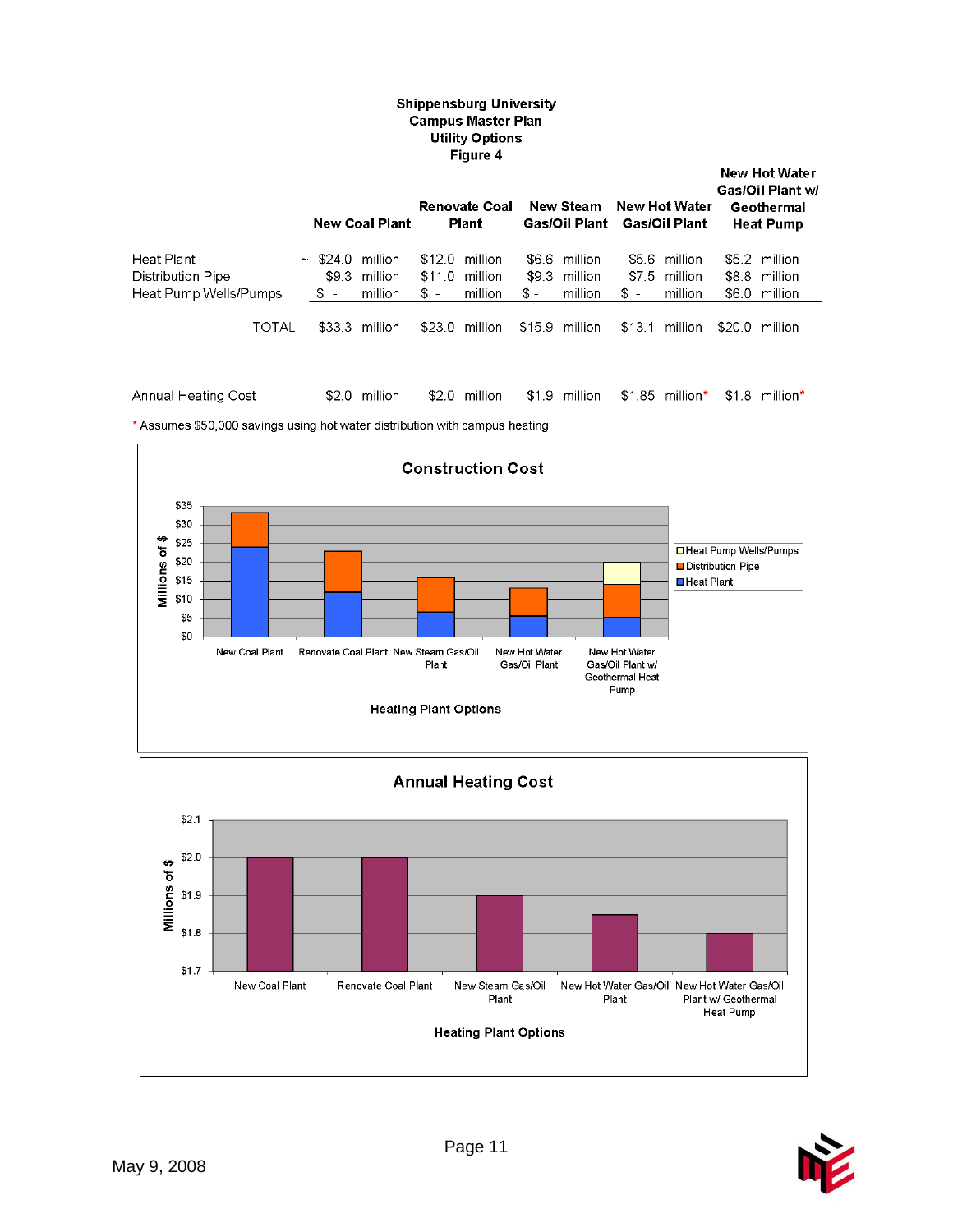# **Cooling**

Presently, about half of the Campus building spaces are air conditioned. It is anticipated that most of the buildings will be air conditioned in the future.

There is approximately 3,000 tons of chiller capacity installed in the buildings that have chilled water cooling. The total future cooling load for the Campus is estimated to be approximately 5,000 to 6,000 tons. The University has several cooling options to consider.

# *Option 1 Distributed Cooling*

With distributed cooling, the University will continue to install chillers or direct expansion cooling for each building as it is constructed or renovated. Cooling equipment will be replaced in buildings as the equipment reaches the end of its operating life.

There are a number of buildings on campus where the air conditioning equipment will be reaching the end of its life and should be replaced. There are additional buildings without air conditioning that will need cooling equipment. There are also new buildings proposed in this campus master plan. It is estimated that in the next 5 to 10 years 6,000 to 7,000 tons of cooling capacity will be required. If this equipment is installed for each building, the estimated cost is \$18.6 million. Approximately \$2.5 million of this cost is for the additional building cost to add mechanical space for chillers and towers in new buildings.

There are approximately 6 buildings that have chillers that were recently installed, or are being installed in the next year. This cooling equipment, approximately 2,400 tons, should not have to be replaced for at least 20 years. The current cost to replace this equipment is estimated to be approximately \$5 million.

# *Option 2 Central Chilled Water*

With this option, a centralized chilled water plant is constructed on campus. Large, highly efficient chillers will produce chilled water which is then distributed on campus through underground pipes. The pipe can be looped similar to the heating system piping. It may be possible to connect some of the chillers presently installed at some of the buildings to provide cooling to the cooling loop which can lower construction costs or add cooling capacity. The plant and piping should be designed to allow the system to expand as buildings are connected to the system.

The benefits of a central chilled water system include the following:

- Better reliability.
- Because of system "diversity," less cooling capacity can be installed.
- Equipment noise from the chillers and towers can be removed from the buildings.
- Very efficient equipment and controls can be installed, reducing energy costs.
- Reduces the requirements for mechanical rooms within buildings.
- Replacement of aging cooling equipment in existing buildings or adding air conditioning to buildings will be less costly
- It will be possible to add thermal storage to shift electrical usage to off-peak periods, lowering operating costs.

While there will be a central chiller plant, most of the buildings with recently installed chillers can be connected to the chilled water loop. On days with high air conditioning load, these chillers can contribute to campus cooling requirements.

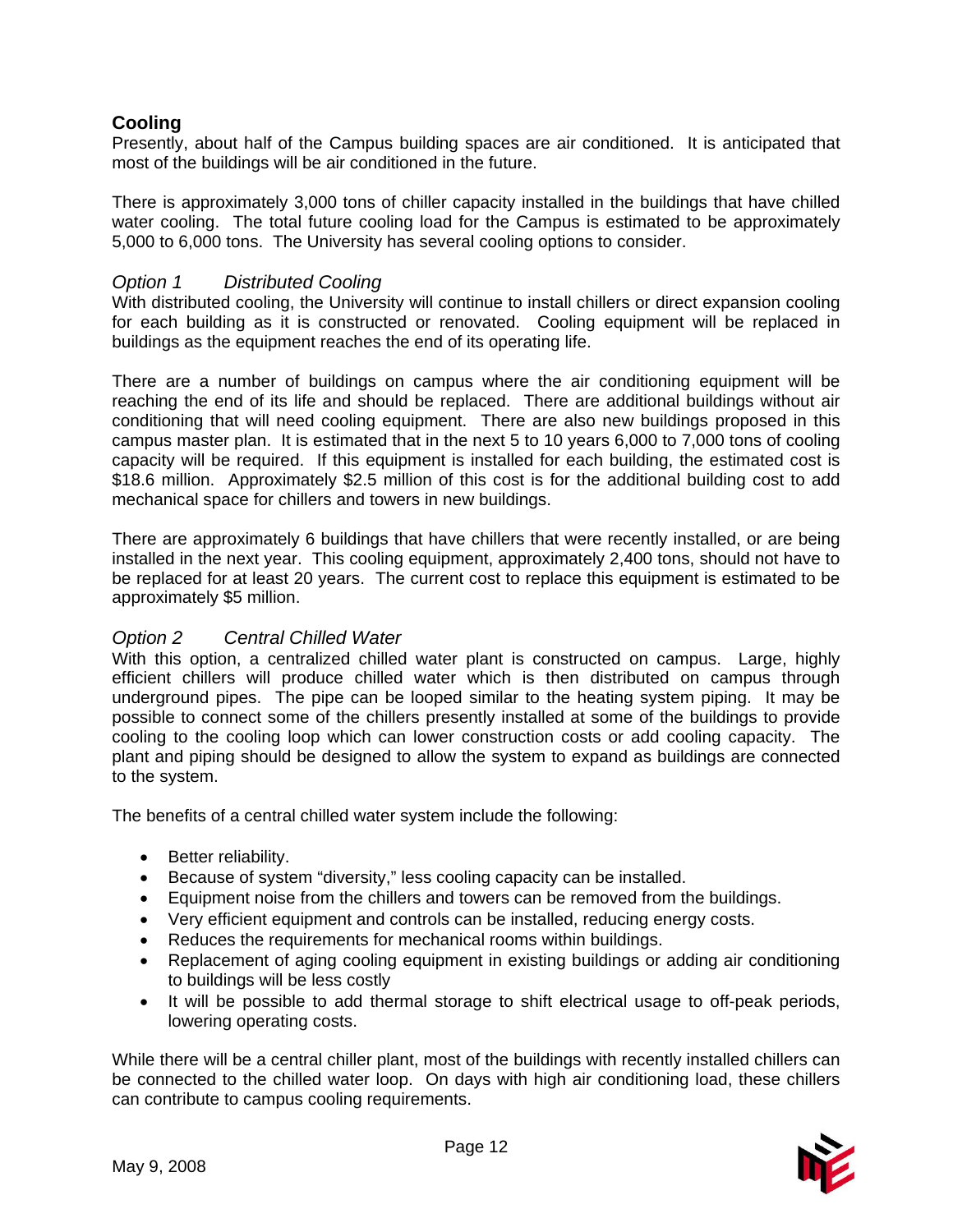The central chilled water system can be constructed in phases. In the first phase, approximately 5,000 tons of cooling will be required, which is less than the decentralized cooling option because the system takes advantage of the cooling load diversity from the connected buildings. The peak cooling load arrives at different times for each building. The central chiller plant can be constructed with approximately 3,500 ton cooling capacity, and buildings with chillers can be connected to provide the remaining cooling required. The building and piping system should be built to allow future expansion.

The central chiller plant should be designed to use highly efficient chillers, cooling towers and pumps, all using variable frequency drives. The central plant should be able to use the cooling towers to provide "free cooling" when the outdoor air temperature drops below a certain level. The system and building should be sized to add capacity for the chillers that will be retired in the future, approximately 1,700 tons.

For the first phase, it is estimated the cost for the chilled water plant will be approximately \$8 million and the distribution pipe will be \$8.8 million. There will also be reduced construction costs for new buildings because they will not require space for chillers, pumps, and towers. These building costs were included in the decentralized option described above.

With the central chilled water, the annual energy cost for air conditioning should be approximately \$400,000 to \$500,000 less than the decentralized cooling option where each building has its own cooling system. Additional savings may be available if the utility offers curtailment incentives where the Campus electric load is voluntarily reduced for a few hours during periods of high electric usage. Because there will be less equipment, operation and maintenance costs should be less with central chilled water. Equipment noise from chillers and towers will be concentrated at the utility plant and away from the Campus buildings.

# *Option 3 Two Cooling Plants to Serve Residence Halls*

Install a chiller plant to serve the new residence halls. Two 1,500 ton chiller plants can be constructed with the new residence halls; one for each area. Dining facilities could also be connected to the systems, but the cost is presently not included. The rest of the Campus would continue to operate with distributed cooling. This option will be less expensive to construct than a total central chilled water system, but many of the benefits are not realized. The cost to install the two satellite plants is approximately \$5 million.

# **Cooling Options Summary**

Figure 5 on the follow page summarizes the cooling options evaluated for the campus, including geothermal heat pumps for the proposed residence halls. The cost for the wells required for the geothermal heat pump systems are included in the heating option.

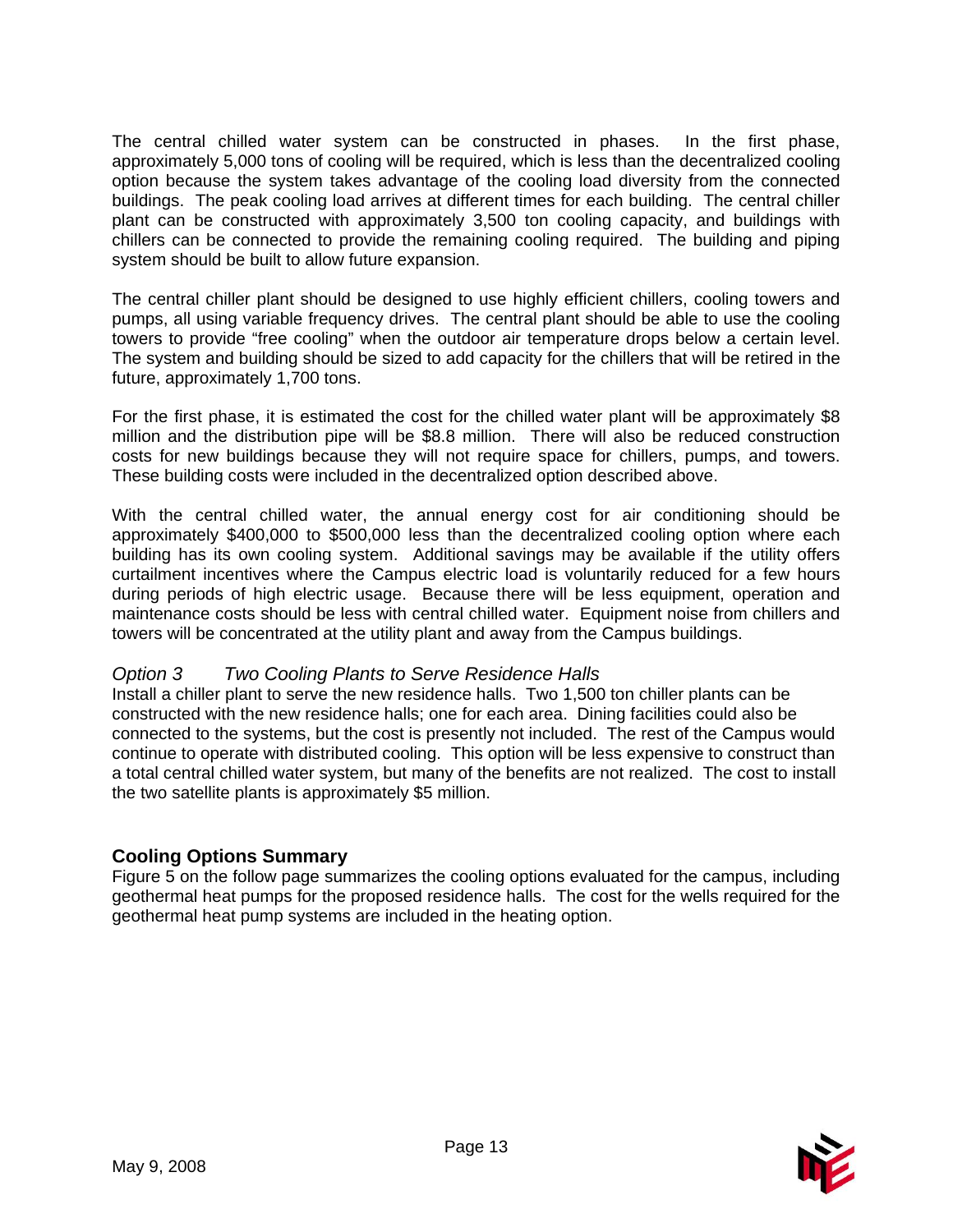#### **Shippensburg University Campus Master Plan Utility Options** Figure 5

|                                                              | Distributed<br>Cooling | Central Chilled<br>Water | Distributed<br>Cooling w/<br>Geothermal Heat<br>Pumps | Distributed<br>Cooling w/ Cooling<br>Plants to serve<br>Res. Halls |  |
|--------------------------------------------------------------|------------------------|--------------------------|-------------------------------------------------------|--------------------------------------------------------------------|--|
| <b>Construction Cost</b>                                     | \$18.6 million         | \$16.8 million           | \$18.6 million                                        | \$18.6 million                                                     |  |
| <b>Annual Electric Cost</b><br>(assumes average \$0.095/kWh) | \$1,190,000            | \$740,000                | \$1,140,000                                           | \$970,000                                                          |  |





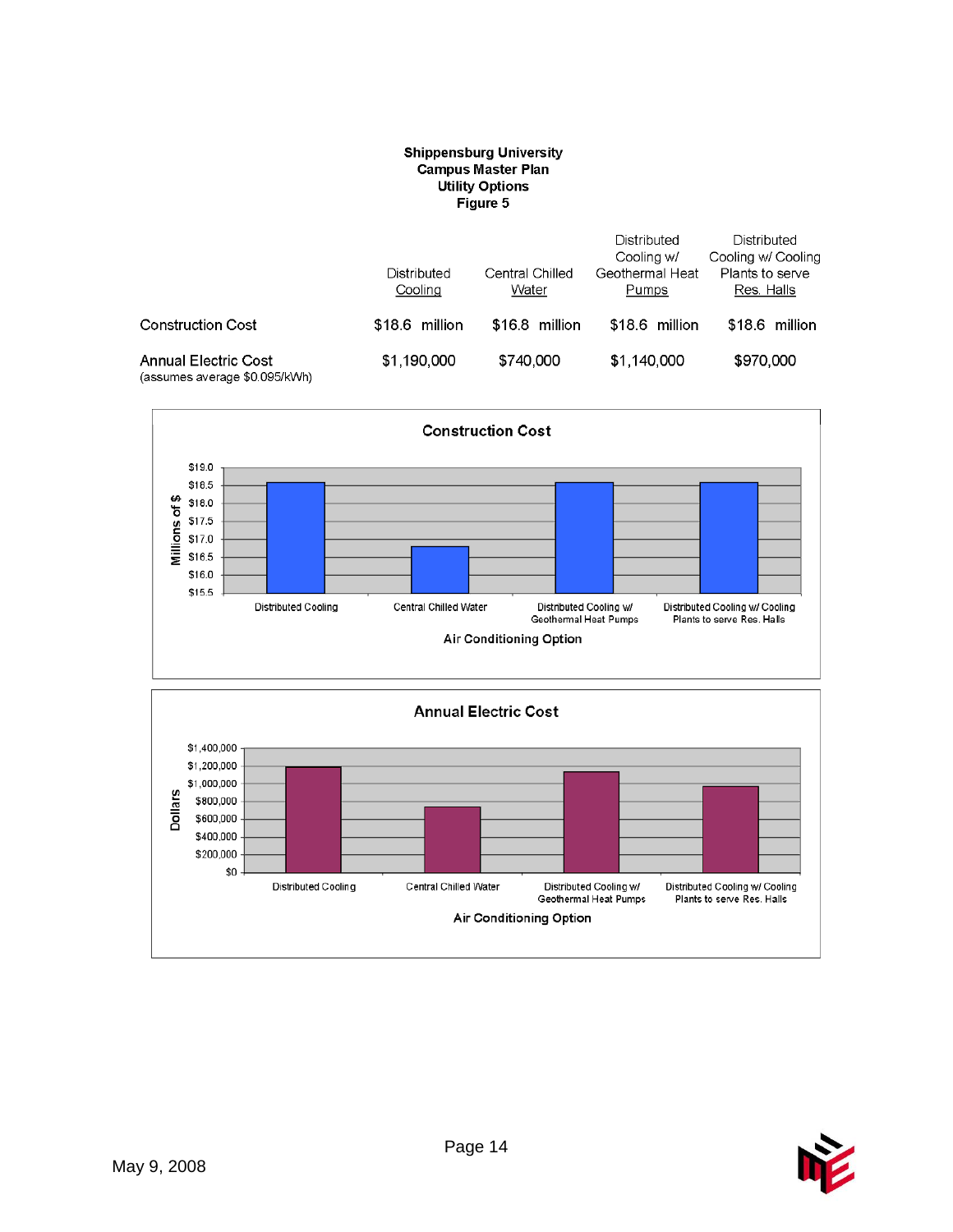# **Combined Heating and Cooling Options**

Because the geothermal heat pump option covers both heating and cooling, selecting a utility strategy should evaluate heating and cooling together.

Table 6 and Figure 7 on the following pages summarize the heating options for the total campus, including the proposed residence halls. The operating cost for both heating and cooling are also shown.

From this summary, the option that has the lowest estimated capital cost is:

• New gas/oil hot water plant with central chilled water.

The option with the lowest annual operating cost is the option with new gas/oil hot water plant with central chilled water.

A more detailed feasibility will be required to better define the scope and cost of the selected option.

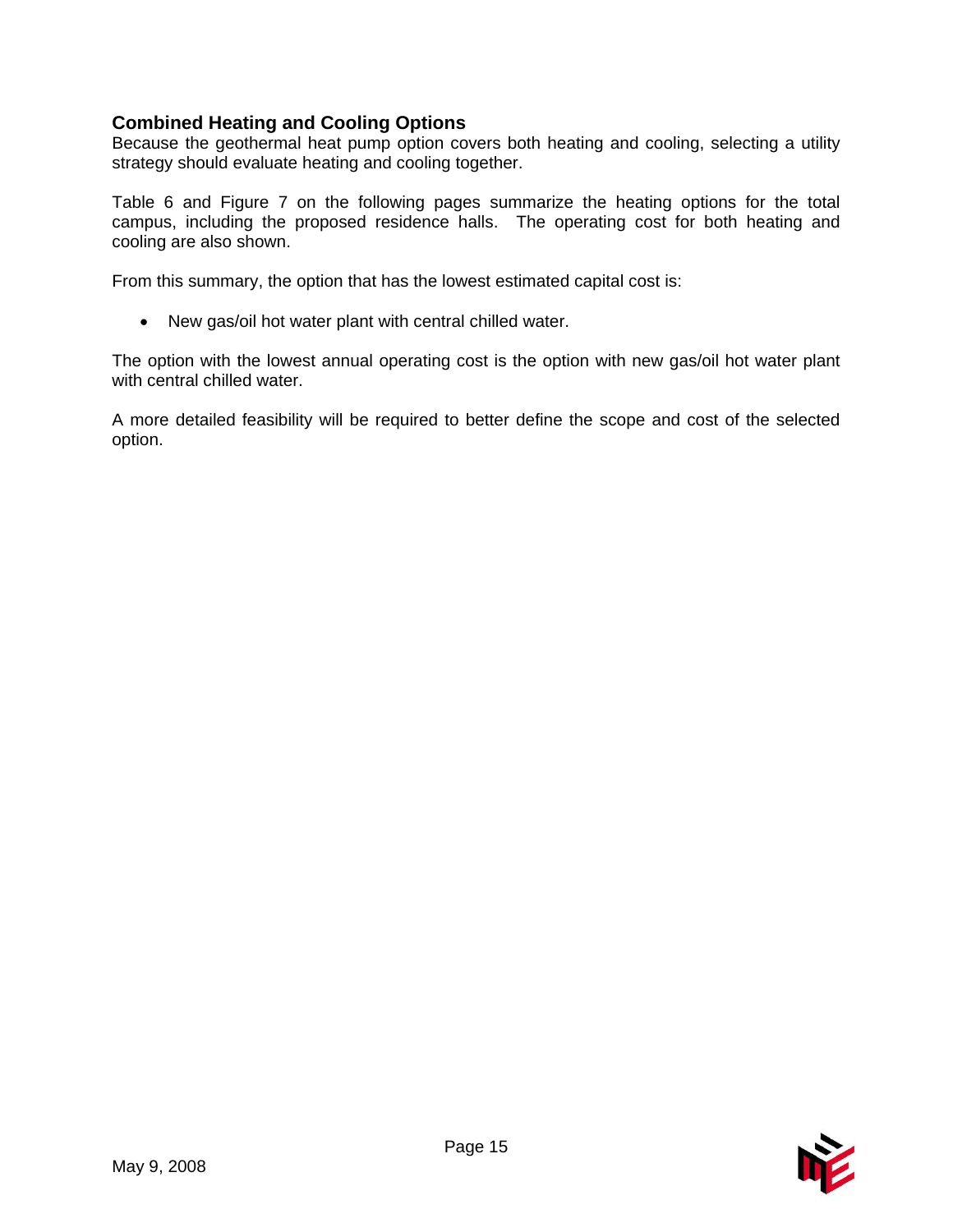#### **Shippensburg University** Campus Master Plan **Utility Options** Table 6

|             |                                                                   |              |                | Construction                     | Annual                           |  |  |
|-------------|-------------------------------------------------------------------|--------------|----------------|----------------------------------|----------------------------------|--|--|
| Option      | <b>Description</b>                                                |              |                | Cost                             | <b>Operating Cost</b>            |  |  |
| А           | Renovate Coal Plant<br>with Dist. Cooling                         |              |                | \$23.0 million<br>\$18.6 million | \$2.0 million<br>\$1.2 million   |  |  |
|             |                                                                   | <b>TOTAL</b> | \$41.6 million |                                  | \$3.2 million                    |  |  |
| в           | New Gas/Oil HW Plant<br>with Dist. Cooling                        |              | \$13.1 million | \$18.6 million                   | \$1.85 million<br>\$1.2 million  |  |  |
|             |                                                                   | <b>TOTAL</b> | \$31.7 million |                                  | \$3.05 million                   |  |  |
| $\mathbf C$ | New Gas/Oil HW Plant with Dist.<br>Cooling & Geothermal Heat Pump |              | \$20.0 million | \$16.8 million                   | \$1.80 million<br>\$1.2 million  |  |  |
|             |                                                                   | <b>TOTAL</b> |                | \$36.8 million                   | \$3.00 million                   |  |  |
| D           | Renovate Coal Plant with Dist.<br>Cooling & Geothermal Heat Pump  |              |                | \$23.0 million<br>\$24.6 million | \$2.0 million<br>\$1.14 million  |  |  |
|             |                                                                   | <b>TOTAL</b> |                | \$47.6 million                   | \$3.14 million                   |  |  |
|             | New Gas/Oil HW Plant                                              |              |                | \$13.1 million                   | \$1.85 million                   |  |  |
| Е           | with Central Chilled Water                                        |              | \$16.8 million |                                  | \$0.74 million                   |  |  |
|             |                                                                   | <b>TOTAL</b> |                | \$29.9 million                   | \$2.59 million                   |  |  |
| F           | New Gas/Oil HW Plant<br>with Dist. Cooling & Central Clng         |              | \$18.6 million | \$13.1 million                   | \$1.85 million<br>\$0.97 million |  |  |
|             | for Residence Halls                                               | <b>TOTAL</b> | \$31.7 million |                                  | \$2.82 million                   |  |  |

Note: Options with geothermal heat pump have \$6 million for wells included in heating construction cost

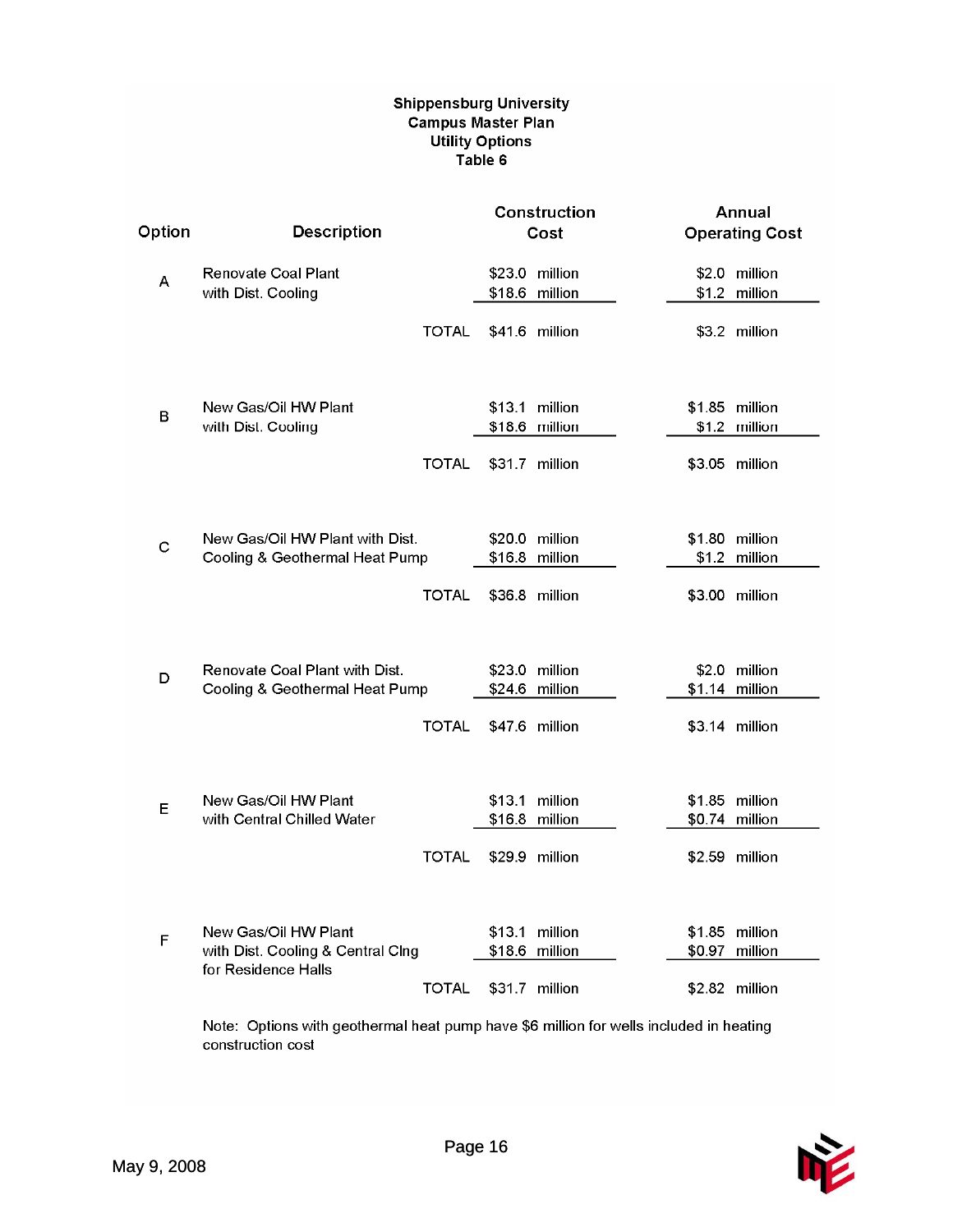





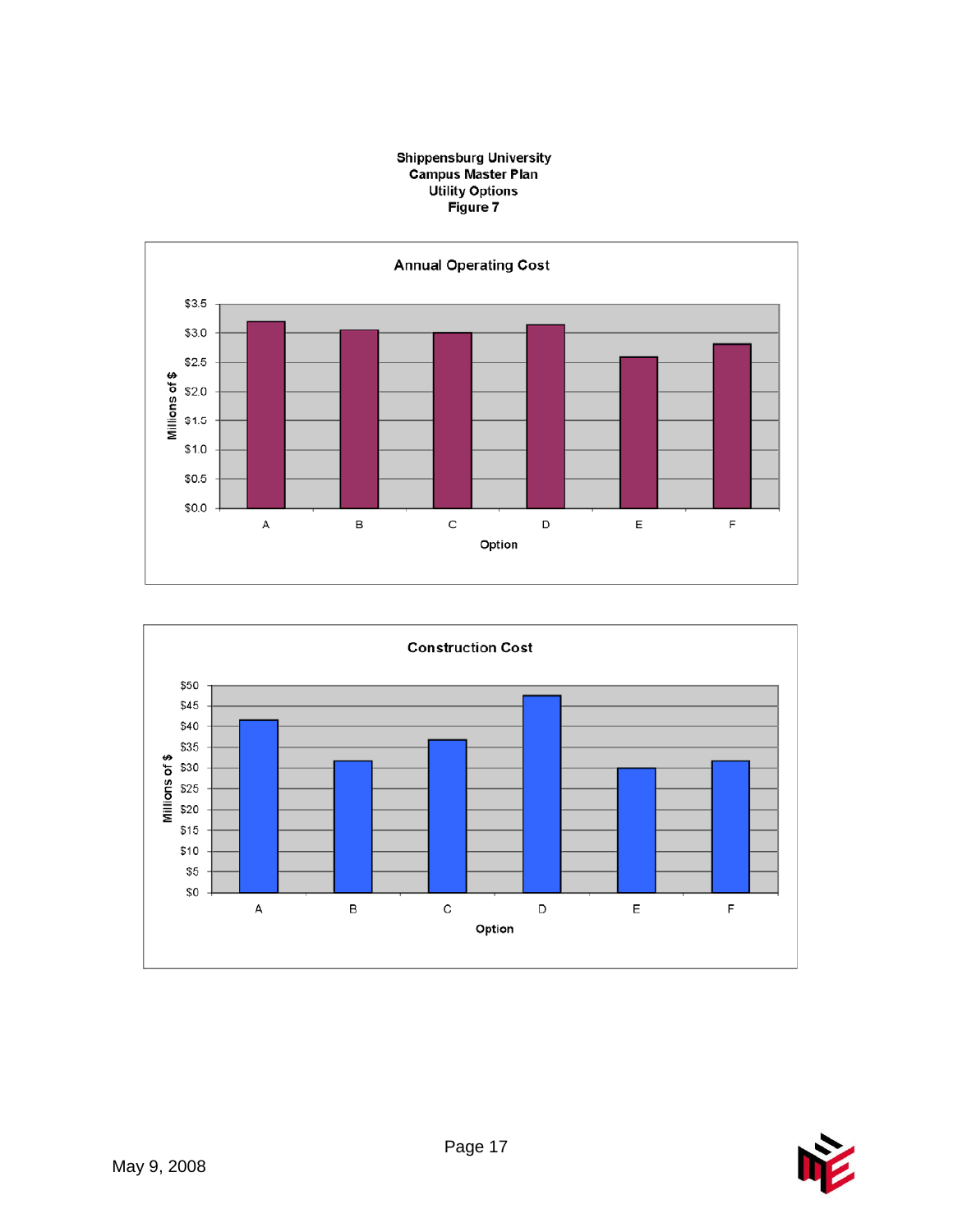#### **Phasing**

It is anticipated that some of the new residence halls will be operational prior to the completion of a new heating and central cooling plant. Temporary means will therefore be required to supply heat and cooling to these new buildings until the new utility plant is constructed. This could be accomplished several different ways. For example, the existing steam line could easily be extended to the new buildings until a new system is in place. For cooling, temporary chillers could be rented, a used chiller temporarily installed, or a chiller could be installed which could then be moved over to the central plant and used as the permanent chiller for the central cooling plant.

# **CO2 Emissions**

The University has stated that green house gas emissions is one of the factors that should be used to determine how the campus is heated and cooled. The  $CO<sub>2</sub>$  emissions have been estimated for two heating/cooling options investigated for the proposed residence halls. The calculations are based upon the "Clean Air – Cool Planet Campus Carbon Calculator" which is the recommended calculator of the American College and University's Presidents Climate Commitment.

#### **CO2 Emissions Residence Halls ONLY**

• Central Natural Gas Heating Plant Central Chilled Water 30,000 mm Btu Natural Gas 277,900 kWh Electricity

**Option**<br> **CO<sub>2</sub> Emissions**<br> **CO<sub>2</sub> Emissions**<br> **CO<sub>2</sub> Emissions** 

• Geothermal Heat Pump 1,738 metric tons 3,181,612 kWh Electricity

From this comparison, it appears both options have nearly equivalent  $CO<sub>2</sub>$  emissions. One reason they are so close is because over 60% of Penn Electric's electricity is generated from coal-fired plants.

It should also be noted that with the central chilled water option, the  $CO<sub>2</sub>$  emissions will decrease further because the efficient central plant will replace the less energy efficient distributed cooling system currently in place. Perhaps, the most important thing to recognize is the nearly 10,000 metric ton reduction in  $CO<sub>2</sub>$  emissions that will result from switching from coal to natural gas.

# **Recommended Heating and Cooling**

Based on the current information reviewed above, we recommend the following strategies for heating and cooling the campus:

- Construct a new gas/oil fired heating plant with hot water boilers.
- Replace the aging steam distribution piping with hot water heat distribution.
- Install a central chilled water plant adjacent to the new heating plant.
- Install central chilled water piping distribution piping system.

Our reasons for making these recommendations include the following:

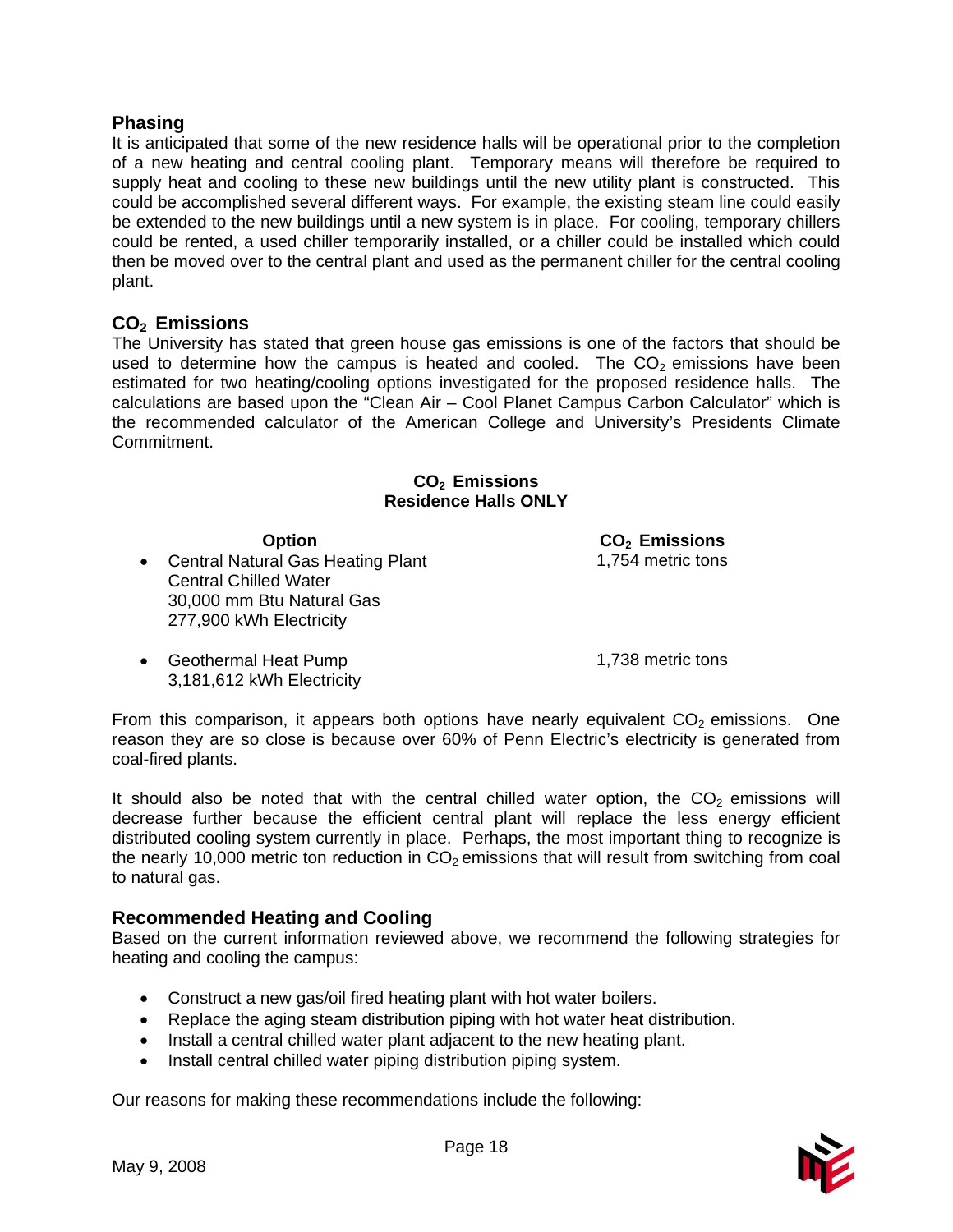- The new heating plant can be highly controlled to free up operators to maintain other equipment on campus.
- The old plant can be removed or re-used for other functions.
- The Campus utility operations can be removed from the highly visible "front door" to the Campus and remove the truck traffic from the front of campus.
- The new utility plant can be designed to optimize the operations of the heating and chilled water plant rather than having compromises that will occur with trying to renovate the existing plant.
- With a new plant, it may be possible to switch to bio-fuels in the future. It is unlikely that a coal plant can be converted to other fuels.
- With new gas-fired boilers with state-of-the-art air pollution control, there will be much less, if any, concern with increased air emission regulations.
- With hot water distribution versus steam distribution, construction costs are less with the hot water distribution, the system will be more energy efficient, there will be less overheated mechanical spaces, and the piping should last longer.
- With hot water distribution, the temperature and the pump speed can be reduced in the summer to efficiently supply heat to the summer heating loads. Summer shutdown of the boiler plant is not necessary and the summer boilers can be eliminated.
- With central chilled water, cooling will be much more efficient than individual cooling equipment at each building. Very efficient chillers, variable flow towers, and pumping should be used.
- It will be much easier to replace existing chillers and add chilled water cooling to buildings when the central chilled water system is in place.
- The noise and disturbance of cooling towers will be moved off campus to the central chilled water plant.
- With the combined central heating and cooling, it will be much easier to add cogeneration in the future, if it is found to be cost effective.
- As time of day electric charges evolve, thermal storage is an opportunity that can be easily implemented at the central plant.
- The normal equipment operating life of geothermal heat pumps is about 15 years, where chillers and boilers have an operating life of 30 years.

Rarely is there a good opportunity to install central utilities in a coordinated and efficient manner, but the University has that opportunity today. First, both the heating plant and the steam distribution pipe must be replaced at the same time. Therefore, the University can make both the plant and the piping hot water, which is more efficient and less costly to install and maintain. Second, the chilled water plant and pipe can be coordinated with the construction of the heating system. Third, there will be a large number of buildings coming online very soon that can take advantage of the central systems, decreasing the building costs and decreasing the mechanical space required within the buildings.

# *Building Heating and Cooling*

The new buildings should be designed with energy efficient HVAC systems, and should target efficiency levels to meet LEED certification criteria. With hot water and chilled water supplied from a highly efficient central utility plant, it will be easier to attain the efficiency levels required. The HVAC systems in the residence halls should use chilled water and hot water with temperature reset. The systems should have individual space control. There should be an ability to curtail electric load to reduce electric demand on peak days. Heat recovery should be

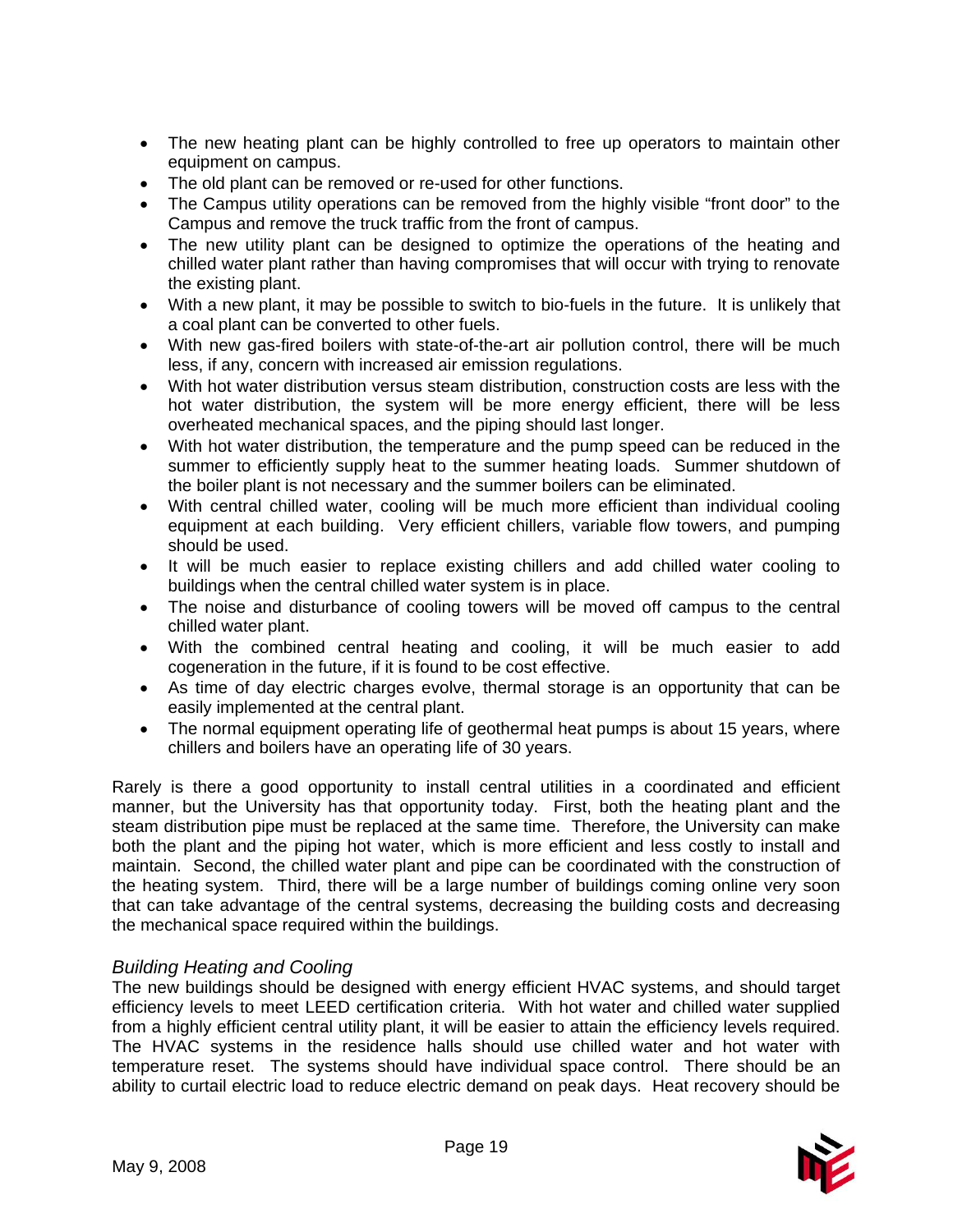considered for exhaust, and each building should have individual electric, heat, and cooling meters so energy use can be monitored and controlled.

#### *Natural Gas*

The piping system for natural gas is relatively new and in good condition. The only improvements required will be to install a new supply line to the new heating plant and to extend lines to new buildings. Because it has a lower energy cost, gas appliances such as dryers, cooking equipment, etc. should be used, rather than electric appliances.

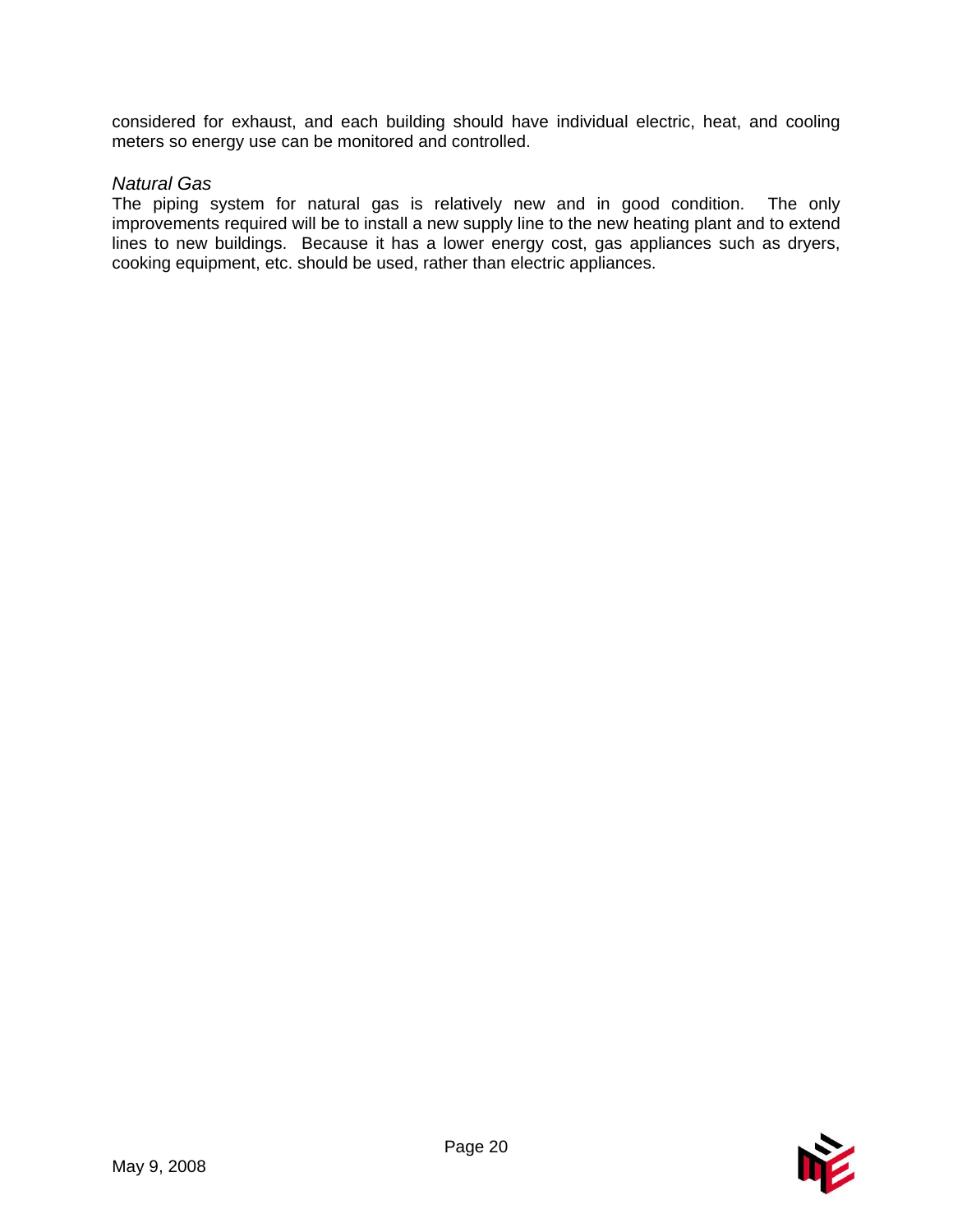# **Electrical Distribution Recommendations**

#### *Addition of a Standby Line for Redundant Service*

The University's customer focus has increased the need to provide more reliable electrical service throughout the Campus. This can be accomplished by bringing a second separate power feed from Penelec to the Campus. There are three options to be considered.

First, a new feeder from the Carlisle Pike substation could be extended along Adams Drive and stepped-down to 13.2kV and terminated in switchgear at the proposed new heating plant. From there, a new feeder could be routed across campus to tie into the existing Campus substation along Lancaster Drive. The opinion of probable construction cost for this option is \$1,650,000.

Second, in addition to the existing line feeding the Campus from the Shippensburg substation that is routed along Newburg Road, there is another line from the Carlisle Pike substation routed from the opposite direction. A second feeder from this line could be routing overhead across Newburg Road and terminated in the existing main switch. Including Penelec charges, the opinion of probable construction cost is \$385,000.

Lastly, since lines from both the Shippensburg substation and the Carlisle Pike substation are routed overhead along Newburg Road, Penelec could install radio controlled switches on the poles to allow either line to feed the Campus. For this option, Penelec charges will be the only costs associated with installation. These will be approximately \$65,000.

The first two options would require switching and maintenance of equipment by the University, whereas under the third option, Penelec maintains the switches and automatically transfers the load from dispatch in less than 60 seconds after a loss of the primary line to the Campus. Based on this and the fact that the costs for Options 1 and 2 will most likely be higher than the third, the third option is recommended.

#### *Upgrade of Main Campus Transformers*

Since the proposed new housing and other Campus buildings are to be cooled as part of the Master Plan, the overall Campus load will increase. The projected increase is around 3,000kVA. Currently, the peak load is 5,200kVA at about 95% power factor. The total projected load will be around 8,200kVA.

The two existing Campus transformers are rated at 5,600kVA each, with cooling. Once the total Campus load exceeds 5,600kVA, one transformer will no longer be able to carry the Campus without shedding load. Therefore, upgrade of both Campus main transformers to 7,500/9,975kVA is recommended. This is the next standard size transformer and, with cooling, will allow operation of the Campus on one transformer up to almost 10,000kVA. This should support the needs of the Campus beyond this Master Plan. The construction cost opinion to replace both main transformers is \$1,500,000. It is recommended that both transformers are upgraded simultaneously because the initial added HVAC load will not come from the heat/chiller plant but distributed throughout the new housing buildings. This load will need to be distributed over multiple feeders along with other building loads. If the heat/chiller plant were to be completed prior to construction of the new dorms, the plant could be serviced by two feeders only and the replacement of the main transformers could be phased.

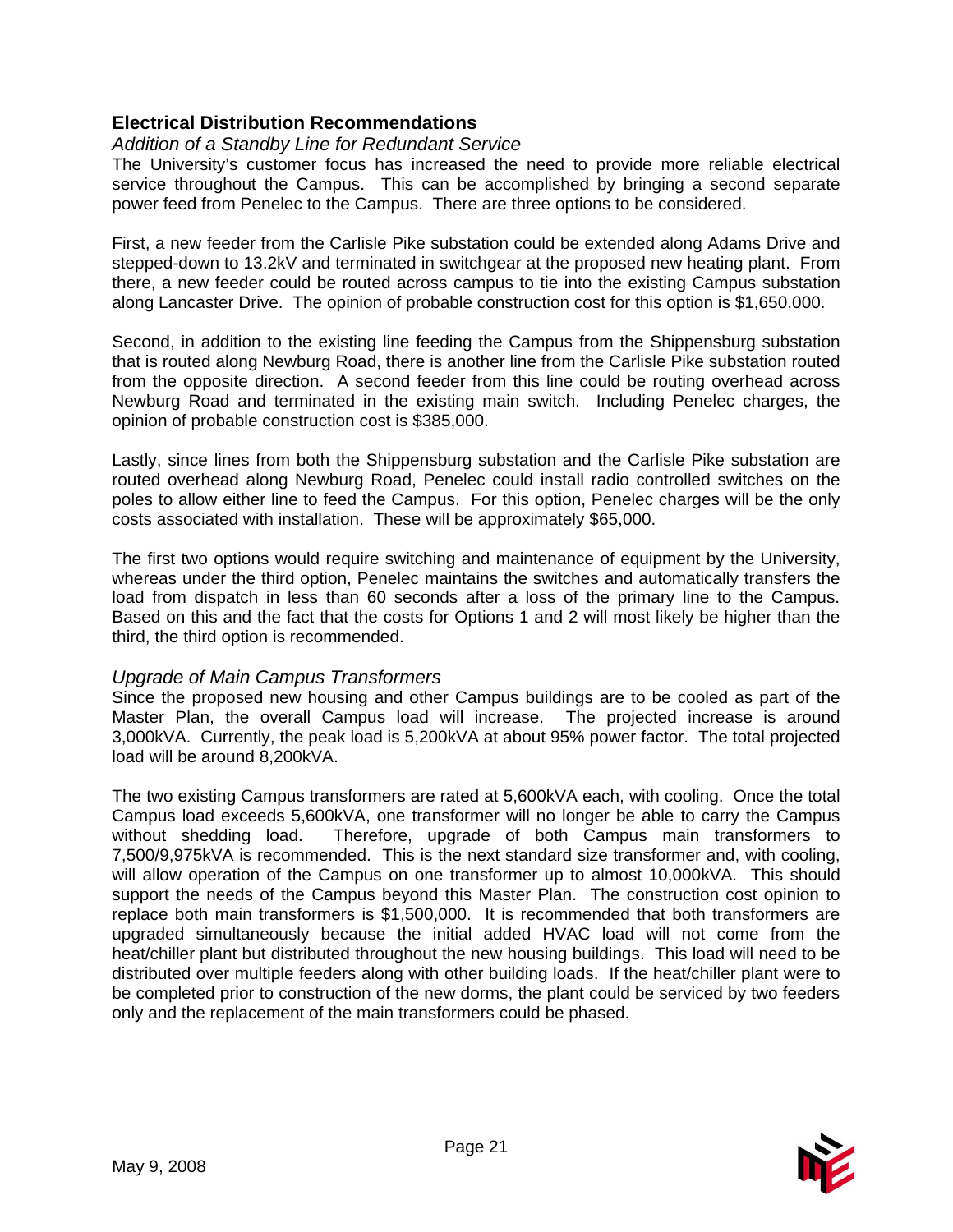# *Relocate and Upgrade Campus Distribution Feeder Ductbanks*

For both housing options, ductbanks will need to be relocated and extended to allow construction of the proposed housing and other Campus buildings. As these ductbanks are being relocated, the existing feeder cables throughout the Campus should be replaced. New manholes should be provided with multi-point junctions and load break elbows to facilitate replacement of cabling. In addition to upgrade of the cabling, sectionalizing equipment should be installed to allow switching of critical loads upon loss of a feeder and to facilitate future system maintenance. As the new buildings are added to the system, care should be taken to balance the load among feeders and ensure proper selective coordination of overcurrent protective devices. The construction cost opinion and phasing for upgrade of all Campus feeder cabling and relocation of ductbanks and feeders to facilitate new buildings is as follows:

- 1. Relocate, extend, and upgrade Feeders 1201 and 1202 for Phase 1 housing and the heat/chiller plant - \$1.8 million.
- 2. Extend and upgrade Feeder 1204 for Phase 2 housing \$80,000.
- 3. Relocate and upgrade Feeders 1202, 1203, and 1204 for Phase 3 housing \$270,000.
- 4. Upgrade remaining portions of 1203 and 1204 beyond new housing construction \$1,200,000.

Item # 1 above is required to support the additional point load of the proposed chiller/heat plant. This would involve installation of a new ductbank from the north corner of the Ceddia Union Building along Loop Road and new feeder cabling for Feeder 1201 and 1202 from the substation to the plant. In addition to providing service for the new chiller/heat plant, it will also facilitate construction of Phase 1A and Phase 2 housing. If the new chiller/heat plant option is not constructed and individual chillers are located within the each of the new housing buildings, the loading can be distributed over all four campus feeders. In this case, the existing feeders should be able to handle the increased distributed load and the feeder upgrades can be postponed until after housing is complete. Item #2 above allows for extension of existing Feeder 1204 to Phase 2 housing by utilizing existing feeders and ductbanks. For Phase 3 buildings, ductbanks and Feeders 1202, 1203, and 1204 will need to be relocated along Delaware Drive and Lancaster Drive. Item #4 is associated with upgrading all remaining portions of the existing feeders not required for the new housing construction.

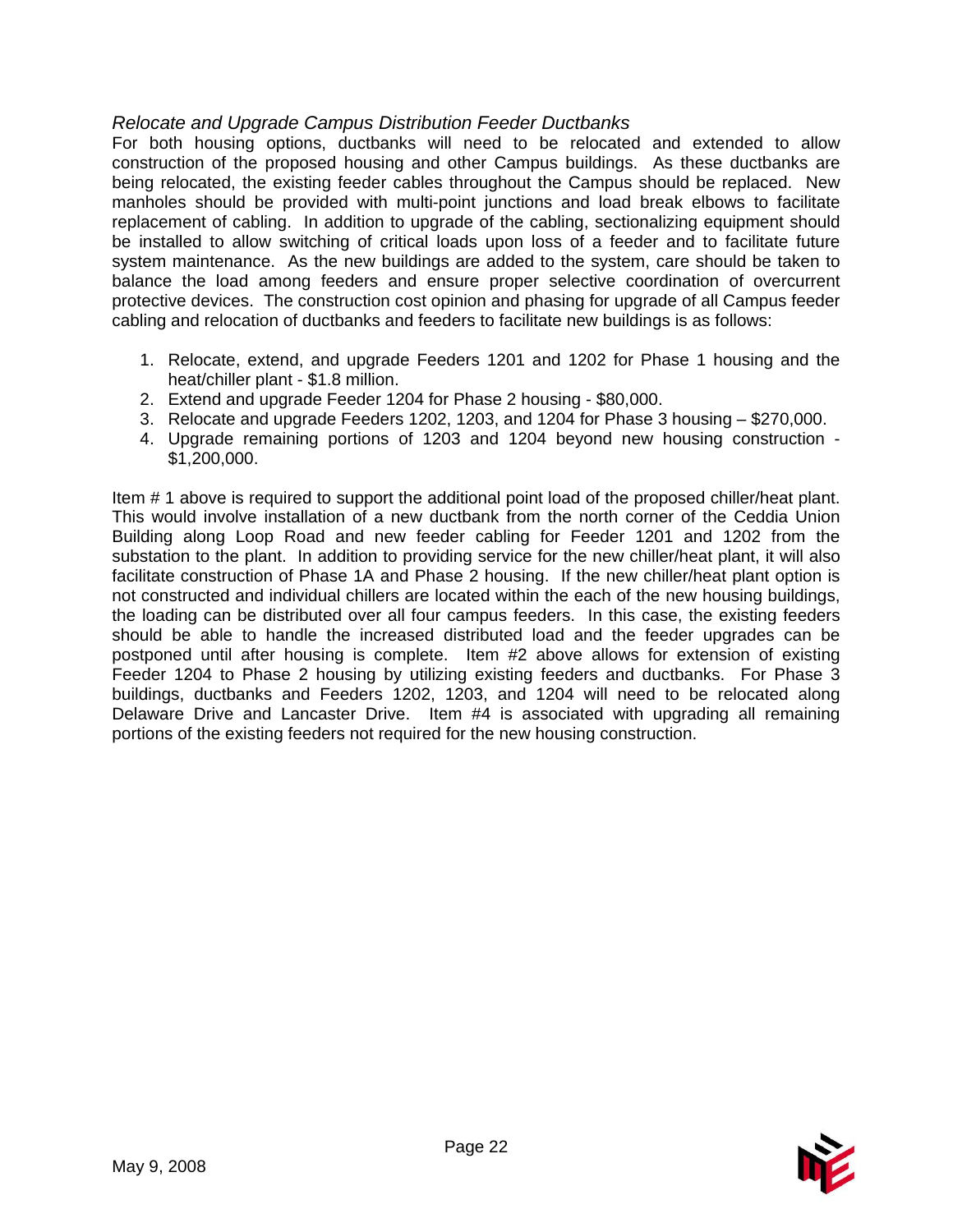# **Emergency Power Recommendations**

Emergency generation should be provided for key buildings and loads. The proposed new heating plant should be 100% backed by emergency power so heat can be provided to the Campus in the event of an extended power outage. Other key buildings and loads include:

- 1. Dormitories: Egress lighting, fire alarm, security, and heating loads.
- 2. Central Mustering Point: Lighting, fire alarm, security, heating loads, and food storage and preparation loads.
- 3. The Reed Annex Building (telecommunications hub).
- 4. The data center in the MCT Center (data hub).
- 5. The proposed operations and security building.

The emergency power for new student housing buildings and the proposed operation and security building should be included with the construction cost for each building. The central mustering point is a building or buildings where students can be brought in the event of an emergency throughout Campus that will have light, heat, communications, and possibly cold food. The central mustering point has not been determined at this time, but would most likely be the dining halls or a combination of the gymnasium building and dining hall. Although these areas have not been determined, an allowance of \$1.25 million should be allotted to provide adequate emergency power. The opinion of probable construction cost to provide emergency power for the MCT Center and the Reed Annex, respectively, are \$750,000 and \$350,000. The emergency services for the Reed Annex and the MCT Center should be provided within a 0-5 year window, while the emergency power for the mustering point(s) can probably be provided within a 5-15 year window. The total cost opinion for emergency power in today's dollars is approximately \$2.35 million.

# **Site Lighting Recommendations**

As new buildings are added and the Campus site is modified, site lighting should be provided along pathways and in parking areas in accordance with University and IESNA standards. The opinion of probable cost to provide new site lighting throughout the Campus is \$950,000. Based on construction costs of existing site lighting installation to the University's standards, this cost breaks down as follows:

- 1. The cost to add site lighting along pathways between the Phase 1A and Phase 2 buildings and central campus buildings is approximately \$240,000.
- 2. The cost to add site lighting along pathways between the Phase 1B and Phase 3 buildings and central campus building is also about \$240,000.
- 3. The approximate cost to upgrade lighting throughout the remainder of Campus is \$470,000.

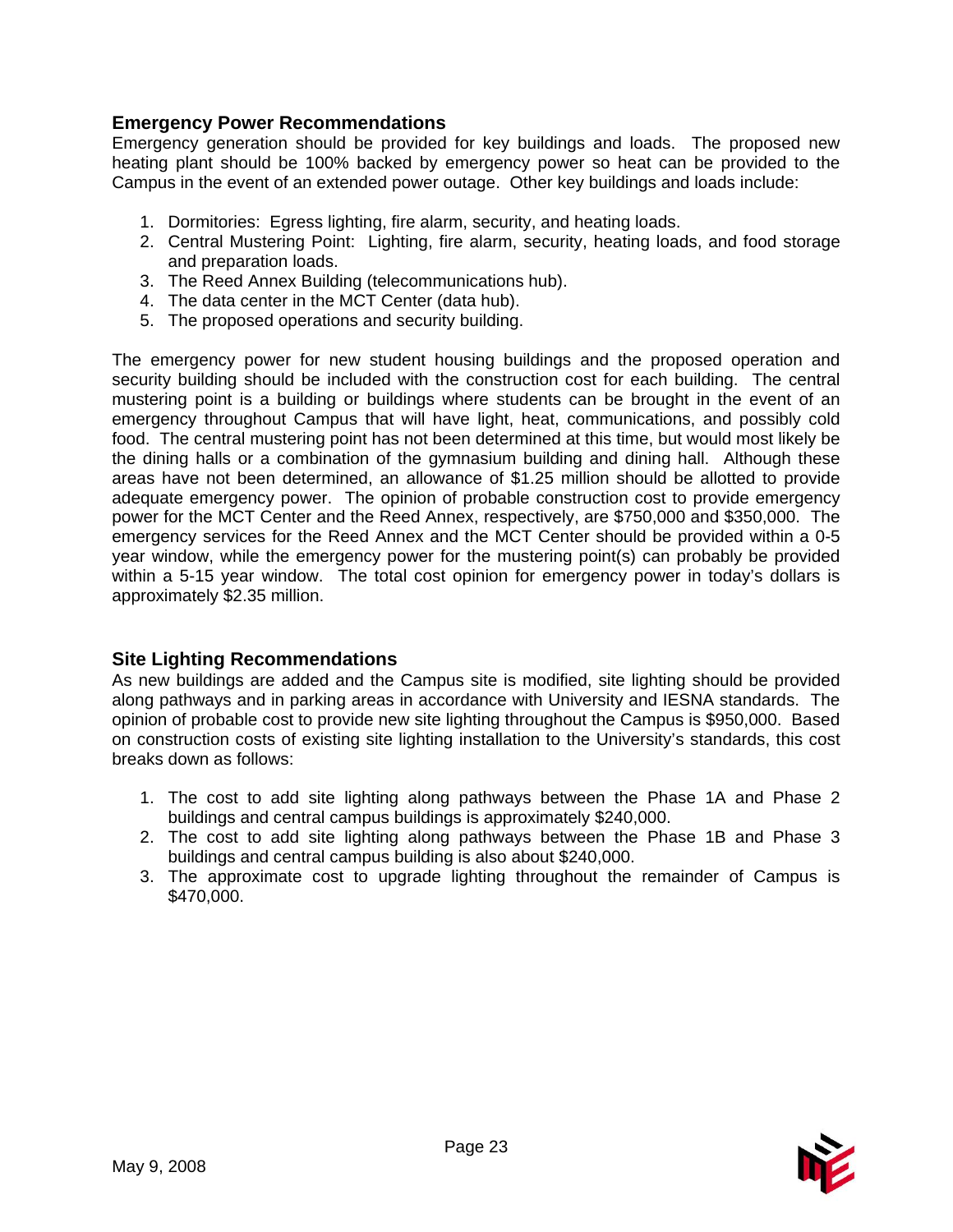# **Telecommunications Distribution Recommendations**

Telecommunications pathways will need to be extended and relocated to support the construction of the proposed housing and campus buildings. As the pathways are being relocated, additional pathways should be included within the ductbanks to allow routing of future cabling around Campus. Currently, the following services come into the Campus from State Route 696 through the pathway within the Reed operations Center to the Reed Annex Building:

- 1. Embarq 600 pair telephone local telephone trunk lines and 24 strand fiber optic data cabling.
- 2. Level 3 24 strand fiber optic cabling for data network and long distance telephone trunk lines.
- 3. Comcast 12 strand fiber optic and ¾" hard line cable TV service.
- 4. Verizon Wireless 25 pair T1 cabling.

Within the Reed Annex building, there is a University owned Nortel Private Branch Exchange (PBX), which feeds the entire Campus telephone system. From the PBX, large count copper telephone cables are routed to the Reed Operations Center through the same pathway as incoming services. These large count cables are spliced in the Reed Operation Center and from there are distributed to Campus as follows:

- 1. 1800 pair routed to the north end of Campus along Delaware and Lancaster Drive past McCune Hall.
- 2. 1500 pair routed to the south end of Campus toward Old Main.
- 3. 1800 pair routed to the East side of Campus toward the Dauphin Humanities Center.

In Addition, part of the fiber optic network is distributed out of the Reed Annex and serves multiple buildings through the Reed Operations Center. A Hybrid 24/24 fiber optic cable passes through the Reed Operations Center and terminates in McCune Hall. From McCune, cabling is routed to Harley Hall, Reisner House, and the Robb Field Complex. To allow demolition of the Reed Operations Center, pathways will need to be rerouted and new cabling will need to be extended from the Reed Annex to redistribute service to Campus.

For service to new Housing Buildings 1A, 2A, and 2B, the existing pathways and telephone cabling can be used and extended. These costs should be included with the building costs. A new fiber cable will need to be routed from MCT to Housing Buildings 2A and 2B through existing pathways.

New cabling and pathways for Housing Buildings 1B, 3A, and 3B should be extended from MCT and the Reed Annex to central point (manhole in quad area or a telecom closet in Building 1B). From that central point it can be distributed to all three new housing buildings.

Some of the existing buildings on Campus are fed from adjacent buildings. These situations are as follows:

- 1. Mowrey Hall serves the Seavers Apartments and the Student Recreation Pavilion.
- 2. Naugle Hall serves Mclean Hall and the Spiritual Center.

Operations of existing buildings supported from buildings to be demolished must be considered as the new housing construction progresses. New cabling will need to be extended as required. If a central chilled water/heat plant is constructed, new cabling and ductbank will need to be extended to it.